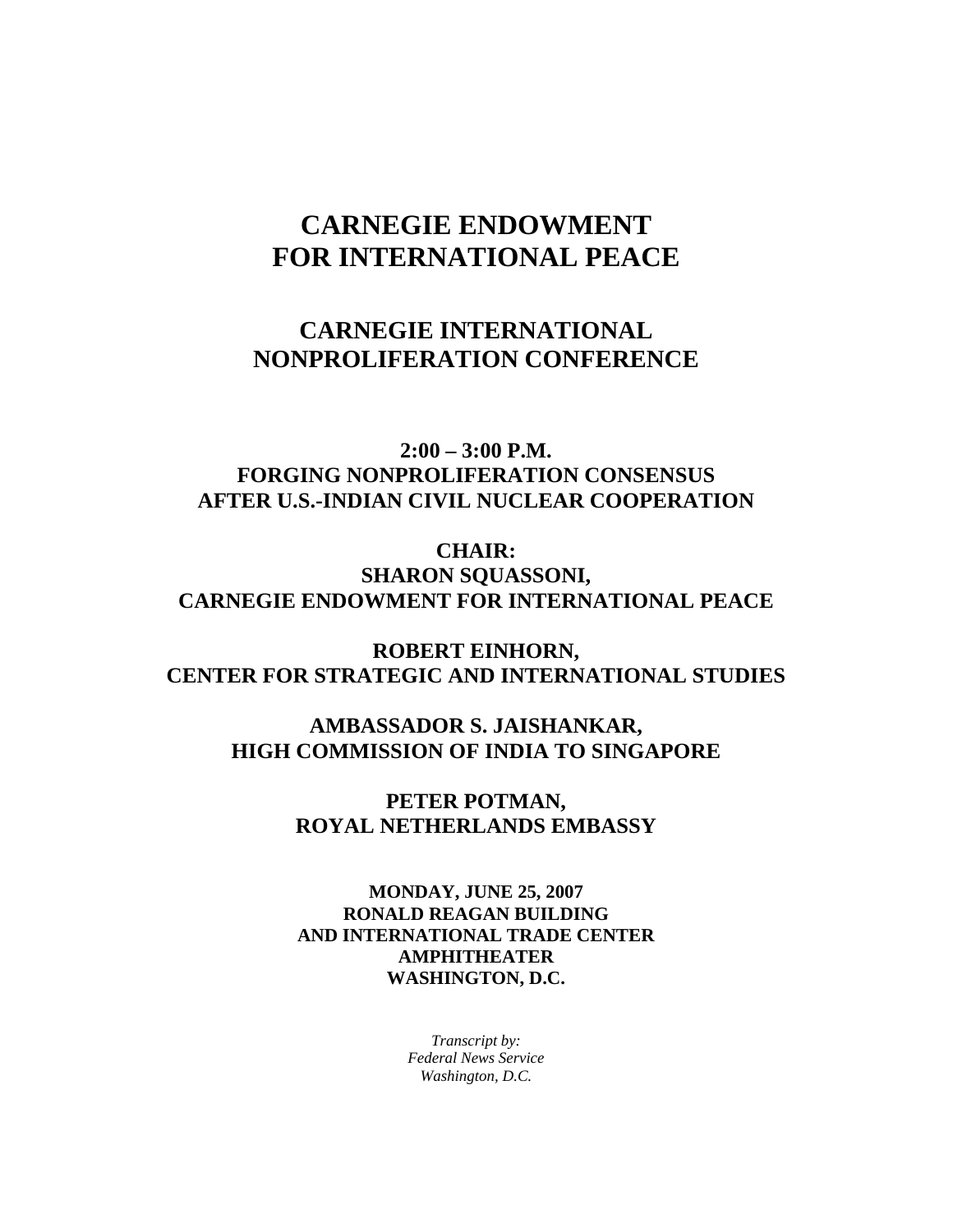SHARON SQUASSONI: Welcome. Good afternoon. I'm Sharon Squassoni, senior associate with the Carnegie Endowment for International Peace. We have a very distinguished panel today to discuss forging nonproliferation consensus after a U.S.-India nuclear cooperation agreement.

You may be asking yourself, why focus on after the deal, since the agreement is not yet done? There are still many steps to be taken. The peaceful nuclear cooperation agreement must be finalized between the U.S. and India, and presently, there are several areas still to resolve. India must negotiate an IAEA safeguards agreement, and the board of governors must approve that. India must make progress in negotiating an additional protocol. The Nuclear Suppliers Group must decide by consensus to allow nuclear trade with India. And finally, the U.S. Congress must approve a peaceful nuclear cooperation agreement with a joint resolution of approval.

Now, these steps might not present such challenges if nuclear cooperation with India did not constitute a dramatic shift in U.S. non-proliferation policy, in NSG guidelines, and in interpretations of the basic bargains within the NPT. But, today, rather than focus on the status of the negotiations or the pros and cons of this initiative, I asked the panel to be a little more reflective about what this means for the nuclear nonproliferation consensus, which is so critical to all our efforts to stem proliferation.

On our panel today, we have Bob Einhorn, who is a senior advisor in the International Security Program at CSIS. You have all their bios in front of you, but Bob had 29 years in the government, and his last position was Assistant Secretary for Nonproliferation in the State Department.

Following Bob, Ambassador Jaishankar will speak. He is currently the High Commissioner of India in Singapore, and he has led the negotiations on the Indian side for the, what the call the Section 123 agreement.

And last but not least, we will have Peter Potman, the political counselor at the Royal Netherlands Embassy, and among Peter's assignments, he has been the Deputy Head of Nuclear Affairs in the Nonproliferation Division at the Ministry of Foreign Affairs and also served in the conference on disarmament in Geneva.

So I'd like to ask you all now to turn off your cell phones. After all the speakers have made their presentations, we'll have questions, and thanks for your attention.

ROBERT EINHORN: Thank you very much, Sharon. We just heard the British foreign secretary say that the nuclear nonproliferation regime is under pressure. I would agree with her, and I'll mention a few reasons why the regime is under pressure.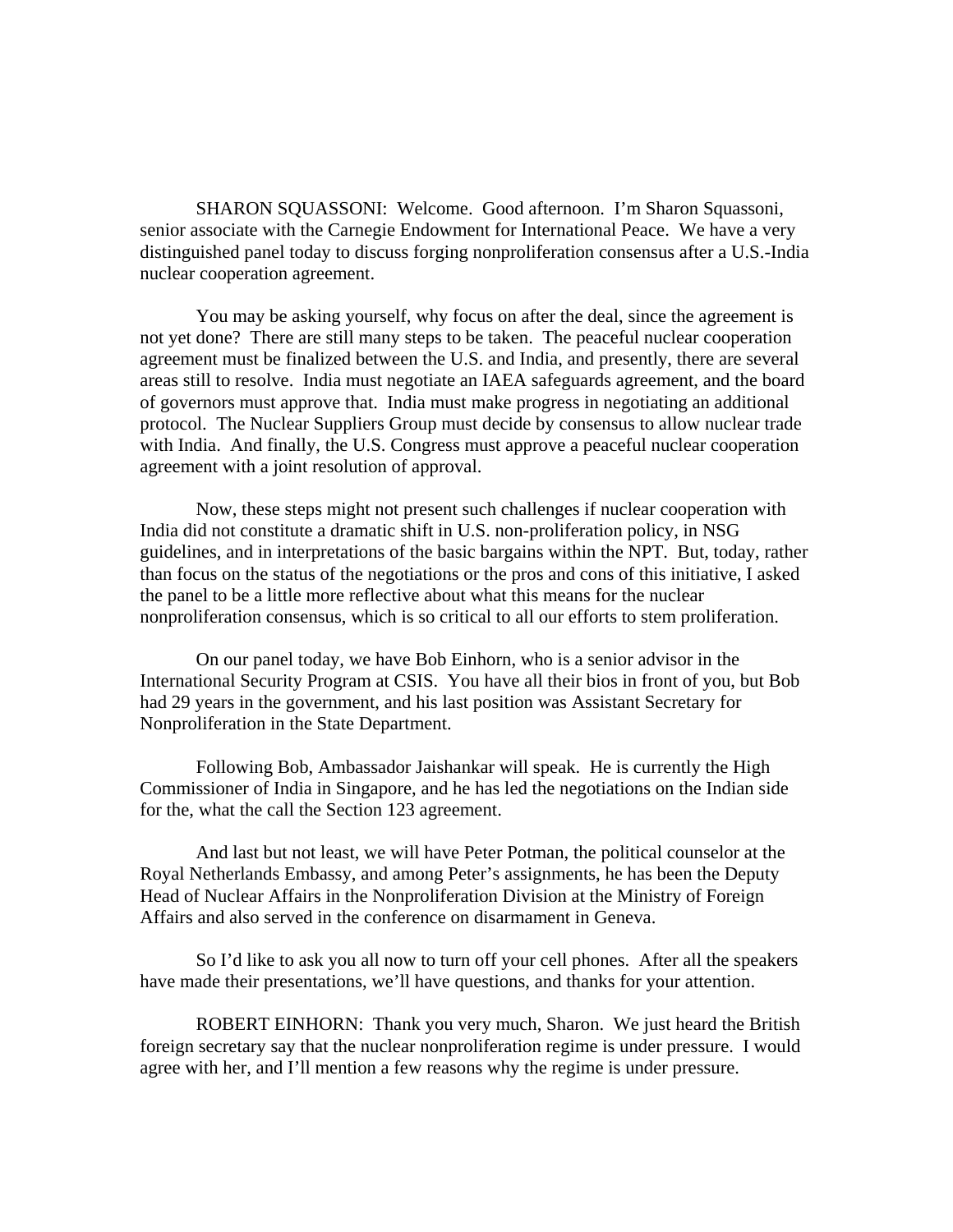The international community has failed – at least, so far – to enforce compliance by North Korea and Iran. There are fears that a nuclear-armed North Korea and Iran could trigger a reconsideration of nuclear options and could trigger cascades of proliferation in the Middle East and East Asia. The nonproliferation regime has not yet fully adapted to the challenges posed by non-state actors, whether non-state suppliers like A. Q. Khan or non-state demanders like al Qaeda.

The nuclear weapons states, especially the U.S. and Russia, have not done enough to reduce their nuclear arsenals. Indeed, several nuclear powers appear to be relying more, not less, on nuclear weapons to promote their foreign policy and national security objectives. And in general, there's a growing nonproliferation pessimism -- the belief that further proliferation is inevitable and stopping it is futile.

And addition to those reasons for regime under pressure, there are the risks associated with the U.S.-India Civil Nuclear Cooperation Deal. One such risk of the U.S.-India Deal is that some countries, who are under pressure to consider going nuclear, will now calculate that the costs of going nuclear are manageable, that the U.S. and the rest of the international community will eventually welcome them into the nuclear weapons club.

At a meeting I attended about a month ago in Tokyo, a Japanese expert said Japan would never acquire nuclear weapons because that would end any ability by Japan to import nuclear equipment and materials for its civil nuclear program. He said that would be unacceptable because Japan relies on nuclear power for over 30 percent of its electricity. But another Japanese expert intervened to say that after the U.S.-India Deal, that was no longer necessarily the case. The U.S. would show understanding for the needs of its close ally, Japan.

A second risk of the U.S.-India deal is that countries will be more likely to conclude that the nonproliferation rules can be bent or ignored when they conflict with foreign policy or commercial interests. For example, had it not been for the U.S.-India deal, it's very unlikely that Russia would have supplied fuel for India's Tarapur reactors a little over a year ago, in the absence of a consensus by the Nuclear Suppliers Group.

Another risk of the U.S.-India deal is that it will result in a substantial increase in fissile material stocks worldwide, which in turn will make it more difficult and expensive to secure nuclear materials against theft or seizure. By allowing India to import uranium for its civil program, the deal with free up India's limited uranium reserves for its nuclear weapons program.

In fact, some Indian commentators see this as the major benefit of the deal. And Pakistan clearly remains determined to keep pace with India's production of nuclear weapons material. And sooner or later, China may eventually decide that it needs to resume its production of fissile material. Of course, it's too early to tell whether these and other potential risks of the U.S.-India deal will materialize. Just as its too early to tell whether the advertised strategic benefits of the deal will materialize.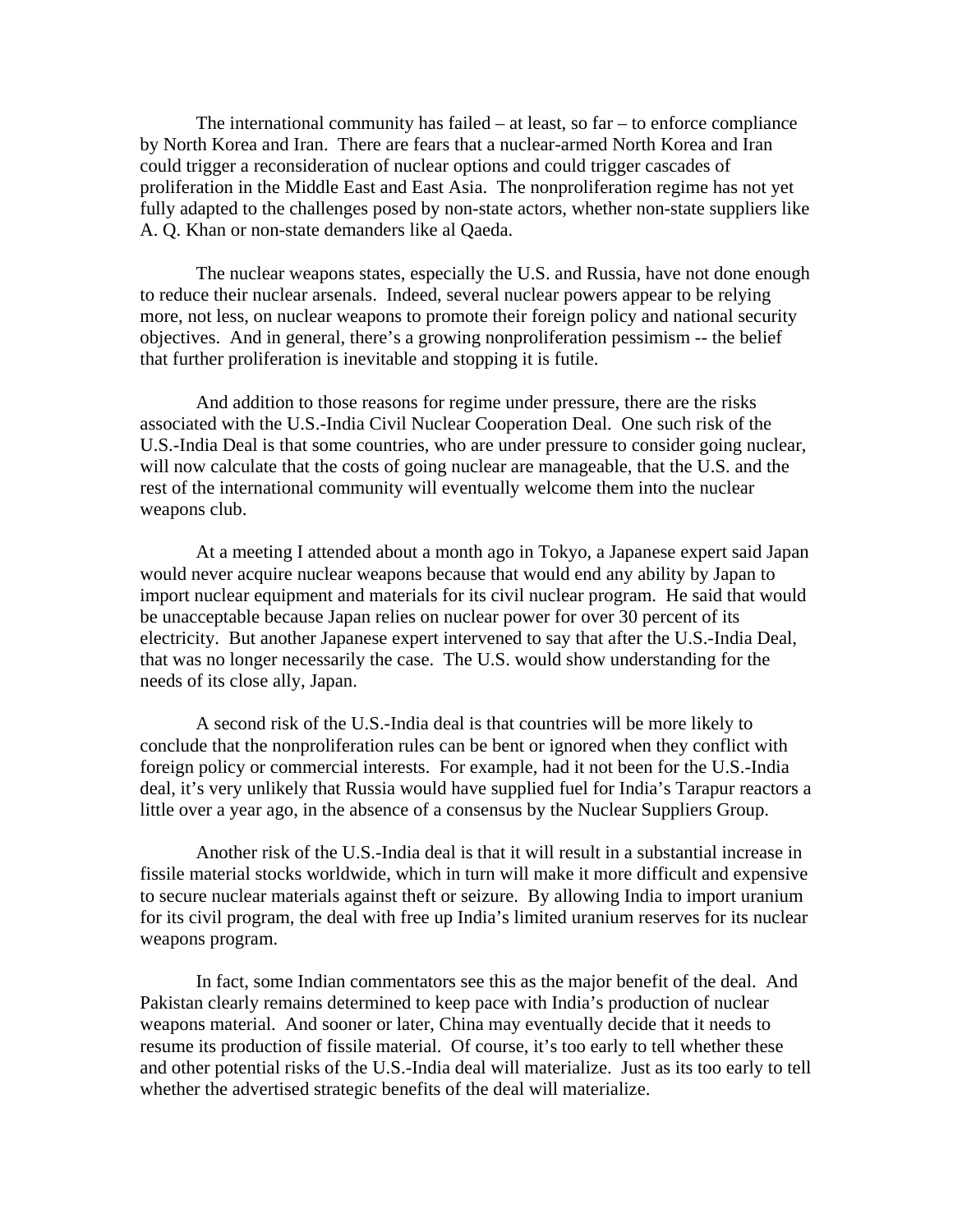But whatever one may think about the U.S.-India deal, there's broad agreement that the nonproliferation regime is currently under pressure. And the question before the panel is how to alleviate that pressure, how to forge a new nonproliferation consensus. One answer to this question is to replace the outmoded NPT with a new arrangement. And this is an answer I sometimes hear from my Indian friends.

Their hope is to correct a long standing mistake that arbitrarily and permanently regulated them to second-tier status and to replace it with an arrangement that allows them to assume their rightful place as a responsible technologically advanced state with the right to possess nuclear weapons.

Now, this Indian desire is understandable. The NPT had permanently frozen the nuclear status quo. And India's 1974 nuclear test fell on the wrong side of the January 1967 cutoff date that defines who would be a nuclear weapons state authorized by the NPT. But while the desire by India or some Indians to replace the NPT may be understandable, it would be a huge mistake to start from scratch or even to try to renegotiate key elements of the treaty.

The issues of nonproliferation, disarmament, and the peaceful uses of nuclear energy have become so polarized that seeking to replace or change the NPT would destroy the old system without any assurance that a better system could be put in its place. A far better approach is to do what has always been done: regard the NPT as necessary but insufficient and supplement the treaty with formal and informal measures that enable the overall nonproliferation regime to close gaps, correct deficiencies, and keep up with an evolving international security environment.

Examples of such measures include the Nuclear Suppliers Group, Proliferation Security Initiative, the IAEA, additional protocol, Nunn-Lugar Cooperative Threat Reduction Assistance Programs, and U.N. Security Council Resolution 1540. All countries should play a role in devising such measures in shoring up the NPT regime and helping it to adapt to new circumstances. But because this panel is charged with dealing with the United States and India, I'll focus on what these two countries can do, not everything that they can do, but a few things where they bear a special responsibility.

 And first let me talk about the United States. First, the U.S. should give high priority to discouraging countries that feel threatened by the prospect of nuclear armed North Korea and Iran from deciding to acquire their own nuclear deterrent. The U.S. has a special responsibility in this regard because most of those countries are friends or allies of the United States; namely, Japan and South Korea in East Asia and Turkey, Saudi Arabia, and Egypt in the Middle East, just to name a few.

The U.S. needs to do whatever it can to reassure those countries that the American commitment to their security remains intact and reliable. Second, the U.S. should work with other countries and with the IAEA to establish a new global nuclear energy infrastructure that enables countries to meet growing energy needs without bearing the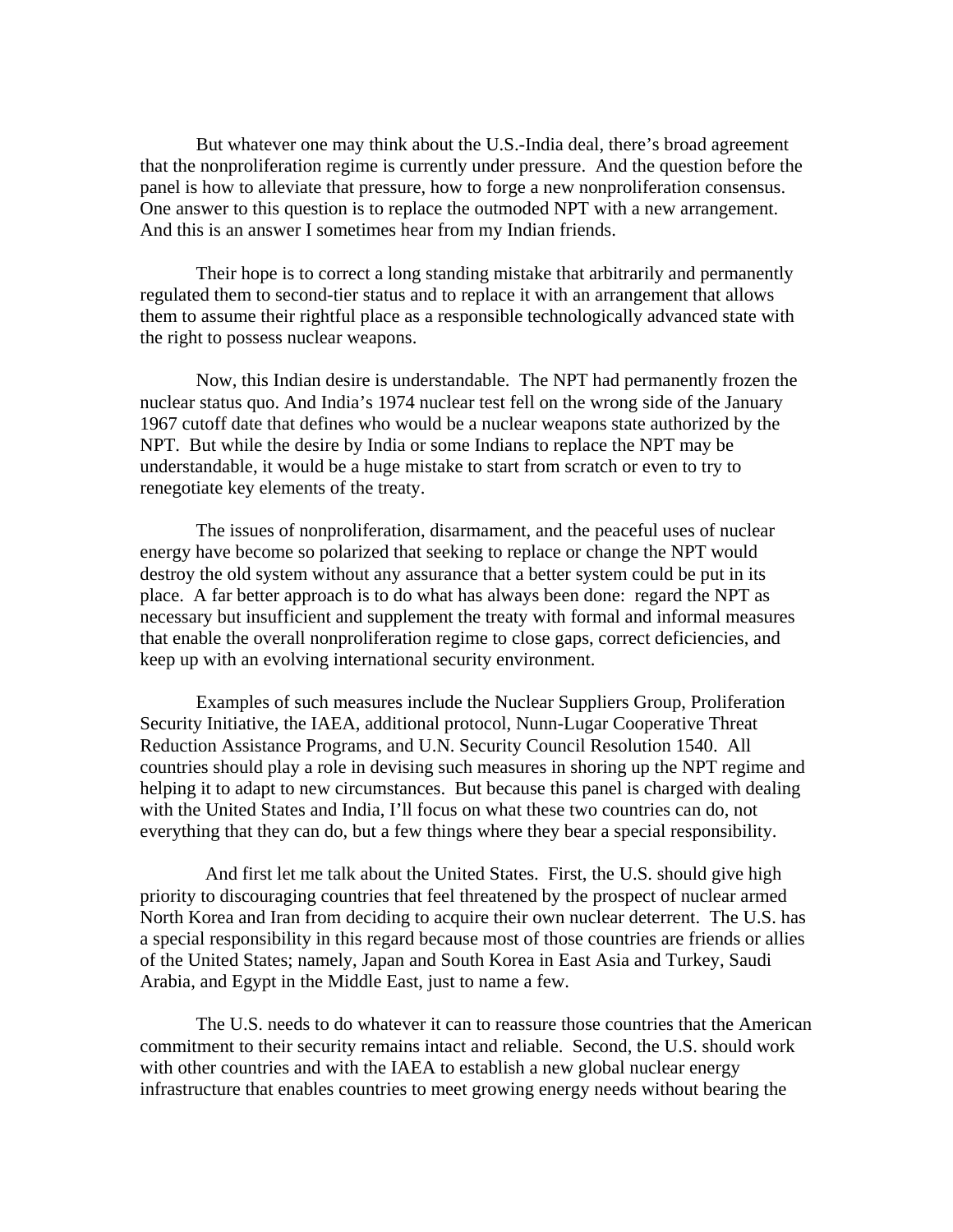excessive economic burden or creating the proliferation risks associated with pursuing indigenous nuclear fuel cycle capabilities.

Third, the U.S. should demonstrate that it's taking its NPT Article 6 obligation seriously and should work with the Russians on a legally binding agreement that would replace START I and reduce their nuclear forces far below the levels contained in the 2002 Moscow Treaty. It should also adopt a new declaratory policy that substantially restricts the contingencies in which it would reserve the right to use nuclear weapons. And in general, it should reduce the salience of nuclear weapons in its national security policies.

What then can India do? First, having achieved most of its objectives with the U.S.-India civil nuclear deal, it should resist the temptation to keep pressing on old grievances and insisting on remaking the nonproliferation regime on its own terms. To paraphrase President John F. Kennedy, it should ask not what the nonproliferation regime can do for India but what India can do for the nonproliferation regime.

Second, it should play a more energetic role in helping resolve the most difficult proliferation challenges we fact to day, particularly Iran. Being a leader in global nonproliferation efforts involves more than adopting effective export controls and casting a couple of positive votes in the IAEA board of governors. In dealing with Iran, it means using available influence and leverage to persuade Iran to suspend its fuel cycle programs.

Like India, Russia, and China want good relations with Iran. But both have worked hard in private to dissuade Iran from pursuing an enrichment capability. And so far I've seen no indication that India is doing the same. Finally, India should join the other nuclear powers in accepting limitations on its strategic programs.

Indians often take umbrage at suggestions that India should practice strategic restraint. They argue that India shouldn't be penalized for being a latecomer to the nuclear weapons club and should be given the opportunity to make up for lost time. But India's strategic programs didn't start yesterday. India's been producing fissile material and developing missile delivery systems for decades.

In the wake the May '98 nuclear tests, senior Indian officials claimed that India did not seek nuclear parity with China or anyone else. It only sought a credible minimum deterrent capability. But India's insistence in negotiations with the U.S. to keep open options for a major increase in fissile material production raises the question of whether India's strategic goals have expanded in recent years.

In July 2005, the U.S. and India agreed that they would work together to help negotiate a multilateral fissile material cut-off treaty. If this agreement was more than lip service then perhaps India could join with the other six declared nuclear powers in adopting a multilateral moratorium on fissile material production pending completion of a verifiable FMCT. In 1988, Indian Prime Minster Rajiv Ghandi, proposed a time-bound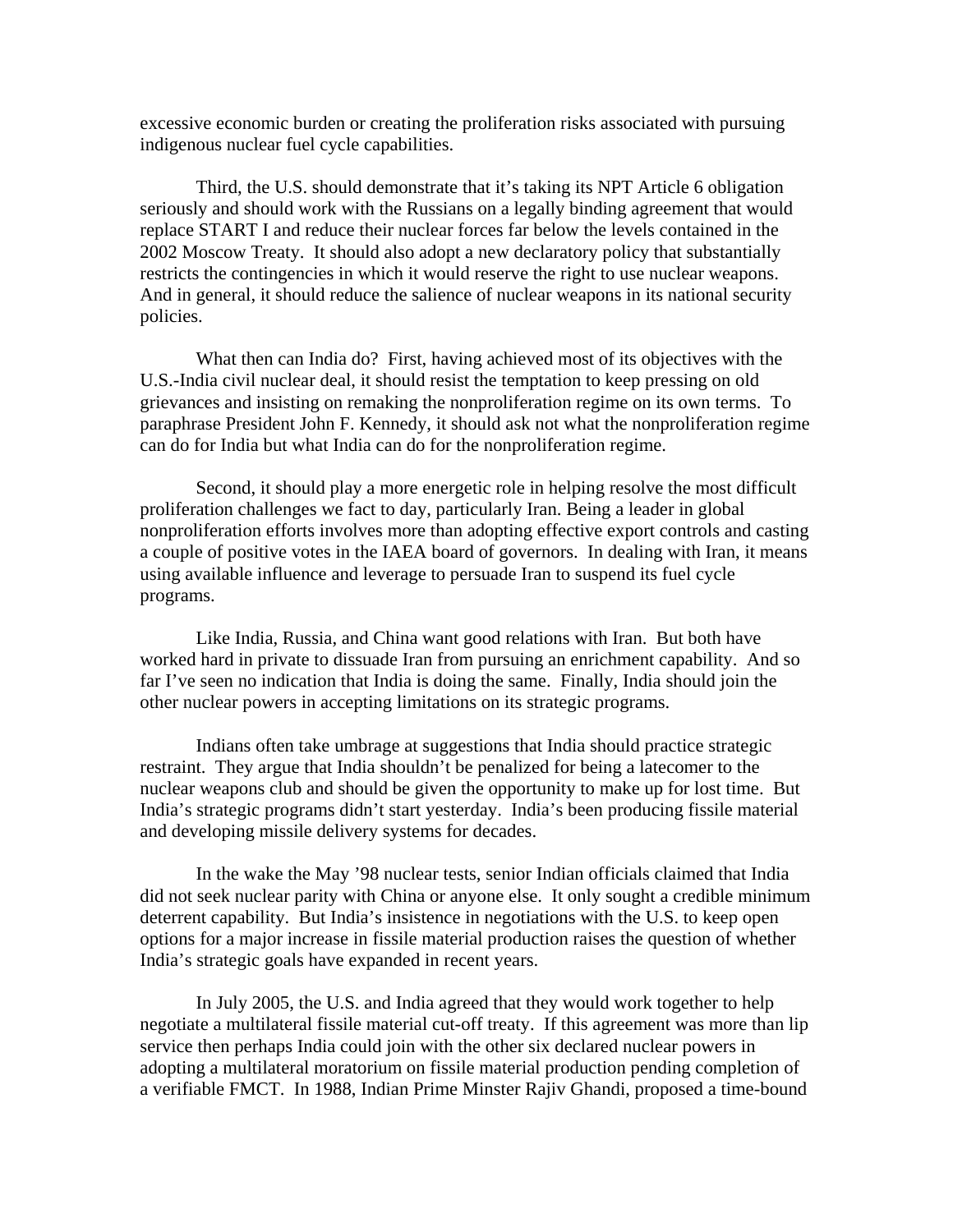program for eliminating nuclear weapons and a series of practical steps leading up to that goal.

A few months ago, four prominent Americans, often associated with hawkish positions on national security issues, mentioned this morning by Jessica Mathews, Perry, Nunn, Schultz, Kissinger, wrote an op-ed piece for the Wall Street Journal calling for adoption of the goal of a world without nuclear weapons and also recommending practical steps for achieving that goal.

An important contribution that the U.S. and India could make to forging a new nonproliferation consensus, would be to explore together and with other interested states how those two similar visions could be realized. In the last two years, U.S. and Indian interactions on nonproliferation issues have been monopolized by efforts to flesh out their July 2005 deal and to conclude a so-called 123 agreement.

Assuming that a 123 agreement will be reached and that the IAEA and Nuclear Suppliers Group hurdles will also be overcome, it will be essential that U.S. India efforts turn to shoring up the nonproliferation regime including by minimizing the potential damage done by their bilateral, civil nuclear deal.

In my view, the further proliferation of nuclear weapons is not inevitable. But if proliferation is to be stopped, the International community will have to act in concert and decisively in forging a new nonproliferation consensus. The roles of the United States and India will be crucial. Thank you.

(Applause.)

MS. SQUASSONI: Is this working? Thanks, Ambassador Jaishankar.

AMBASSADOR S. JAISHANKAR: Good afternoon. It's a little depressing when you're called for a conference and you come in and they give a report card, which reads a D- for your two years of work. (Laughter.) Having said that, I take consolation from the fact that the title of the panel expresses confidence in the fact that we'll get the deal done and I'm sure that Sharon would renegotiate those grades after the session is over. (Laughter.)

Now, what I'd like to do today is to really stick with what she asked me to do, highlight the contribution that India can make to the nonproliferation consensus so I'd like to start, really, on a hypothetical note – and I'm waiting for my slide to come on. All right.

The question, which we might all stop and consider for moment before we actually look at what the nonproliferation consensus is, and bear in mind I actually accept that there is a broad nonproliferation consensus, is that the consensus obtains from the NPT. Now, Article IX, as Bob reminded us, defines who the nuclear weapons states were.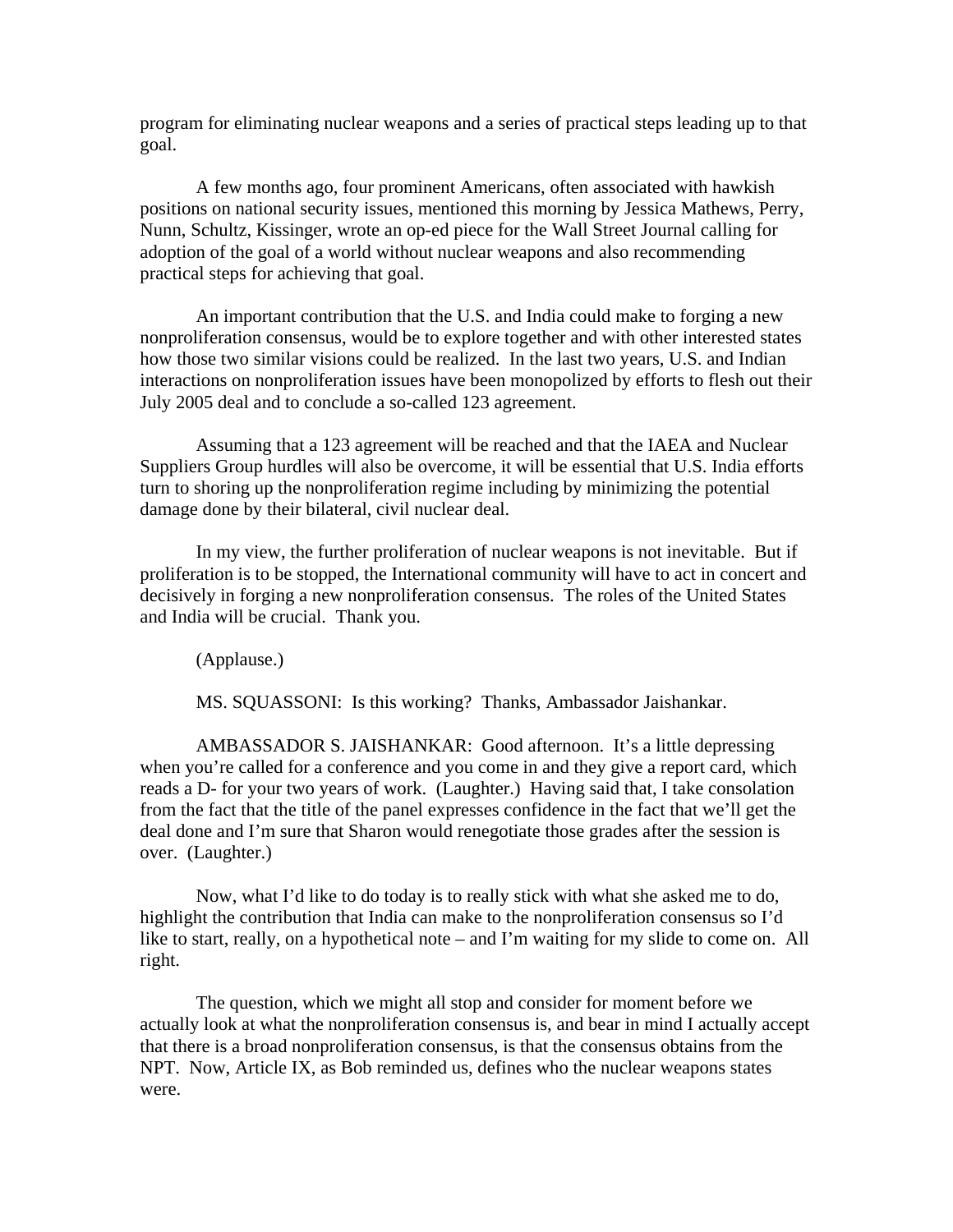What would have happened if we had concluded the nonproliferation treaty a few years earlier than we did? Now, would we have lived with the N5 and P5 not being congruent powers? Would the NPT have been amended? Would that non-congruence been allowed to continue? That's very interesting thought, particularly today, when we are looking at relatively an unorthodox solution for sustaining the nonproliferation consensus.

Now, since that didn't happen, we'll never know. But let's talk a little bit about what did actually happen. And what did actually happen, as my next slide would demonstrate, is that over the years, the nonproliferation consensus actually evolved very substantially. What has happened since 1970? We've had questions of NWS compliance with Article I of the own transfers. We've had violations of Article II on receiving transfers by an NWS. The practice of safeguards in Article III has been strengthened. Article IV, on peaceful purposes, today there is a big debate about restrictions on full civil nuclear cycle transfers. Article V, on PNEs, has been made irrelevant. Article VI – and this is a point, which we could debate later on – is seen by many people as wishful thinking, even though I think from the Indian perspective, we still believe strongly in it. And the freedom to withdraw under Article X is being debated.

Now, it isn't just in the articles – there's been an evolution not only in the articles of the NPT but the concepts of the NPT. In fact, nonproliferation processes have also evolved in the last 30-odd years. Now, we all began in 1970 with the assumption that the NPT would be a self-enforcing treaty, which clearly proved to be somewhat incorrect.

Since the 1970s, we've had technology denial regimes as a strategy of nonproliferation. Their limitations have been exposed. We've also had international initiatives of more activist character. Not all of them universally accepted and really, you have a situation today where informal structures – and the NSG is in fact a very good example of that – play a much greater role in building and maintaining and evolving a nonproliferation consensus.

So briefly, the debate – some of the issues of the debate that is underway today on the nonproliferation consensus, they pertain – I've given three examples here. One, the denial of enrichment and reprocessing technologies to countries that don't possess them. Then there is opposition, at least on the part of some part of one country, to reprocessing of spent fuel. And the whole issue of criteria for nuclear trades and transfers is also something that's being debated.

Now, here I'd like to make three important points. One, that nuclear suppliers have not followed uniform practices and approaches. Two, that the NPT itself doesn't prohibit cooperation with a non-state party. Now, in the case of India, in fact, since the NPT was signed, we've had international cooperation in transfer of civilian nuclear technology and equipment. And therefore, this is something when we are looking at innovative approaches today. It's something, which should be focused upon.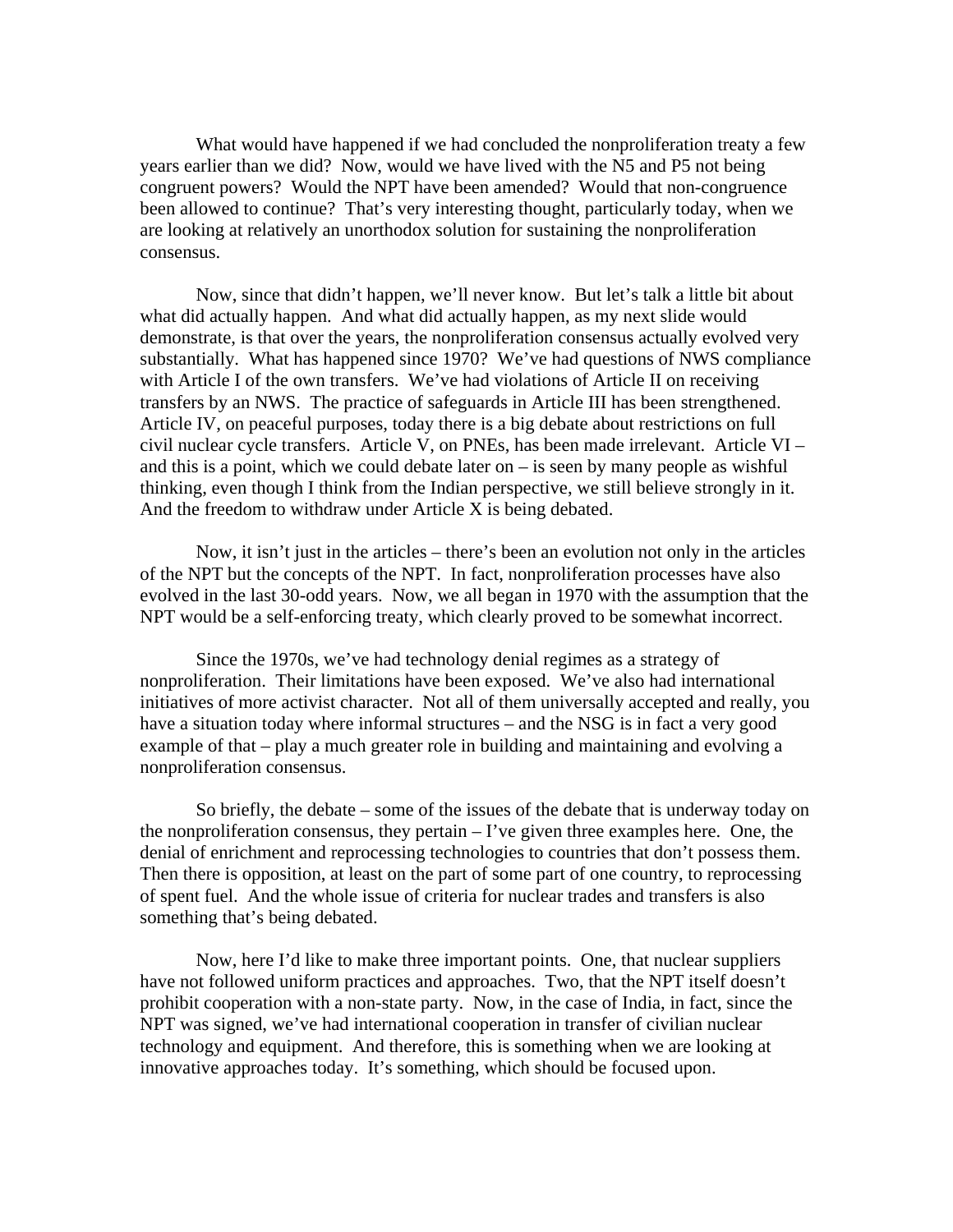And the nonproliferation consensus, in my view, was not cast in stone. It never was. And today, I think it's important to underline the Indian position that we don't deny that there is a consensus. We believe that there is, as I stated at the very beginning, we believe that there is a broad consensus and that we are in fact in a position to contribute to strengthening that consensus.

Now, what I would politely call the theological take on this debate is very different. What that take does as part of the debate which has followed the July  $18<sup>th</sup>$ understanding with the United States. It has divorced the nonproliferation from a political context because bear in mind, the NPT is a very political document. That evolution that we spoke about in various articles in their concepts and the implementation in new structures and organizations being set up to enforce it, all of this is extremely political.

So a problem that we face today in the debate, is do we look at the substance without the political context? The second point – the immutability of the rules of the games I have addressed by pointing out to the evolution. Third, there is a tendency as part of the debate to actually advance national practices as universal practices. And a very good example of this would be reprocessing.

The United States, in fact, has a very unique position on reprocessing. It is not a position, which by any standard, is universal. In fact, it is not even a consistent policy on the part of the United States. But in the theological take, it acquires a degree of consistency and immutability.

And finally, the distinction between laws and policies. This is something, which pertains to the discussions, which are presently going on, on the 123 agreement.

Now, the resulting consequence is actually to give you very little leeway to work out an unorthodox approach. Now, I keep stressing the word unorthodox because the point I wish to stress is we are the Indo-U.S. nuclear understanding is unorthodoxy. It is not heresay. It is not something, which is fundamentally inimical to the nonproliferation consensus. And why do I say that?

I say that because India is, in its own eyes, very much a member of the consensus, even if it is outside the NPT. We have been very respectful of the norms of the consensus. We have an exemplary export control record. I don't believe that minimizing that export control record is justified. I think when countries do have – we have seen what happens when countries don't have an exemplary export control record. So I won't take it as something for granted. We have a very good safeguards record. That's also an important point to be taken into account.

And in terms of restraint, we are committed to credible minimum deterrent and we do have a no first use policy. Now, the July  $18<sup>th</sup>$  understanding was predicated on the responsible record, which I have brought out, and I think the key question today is, is the world better off with India as part of the solution or is the world not better off with that?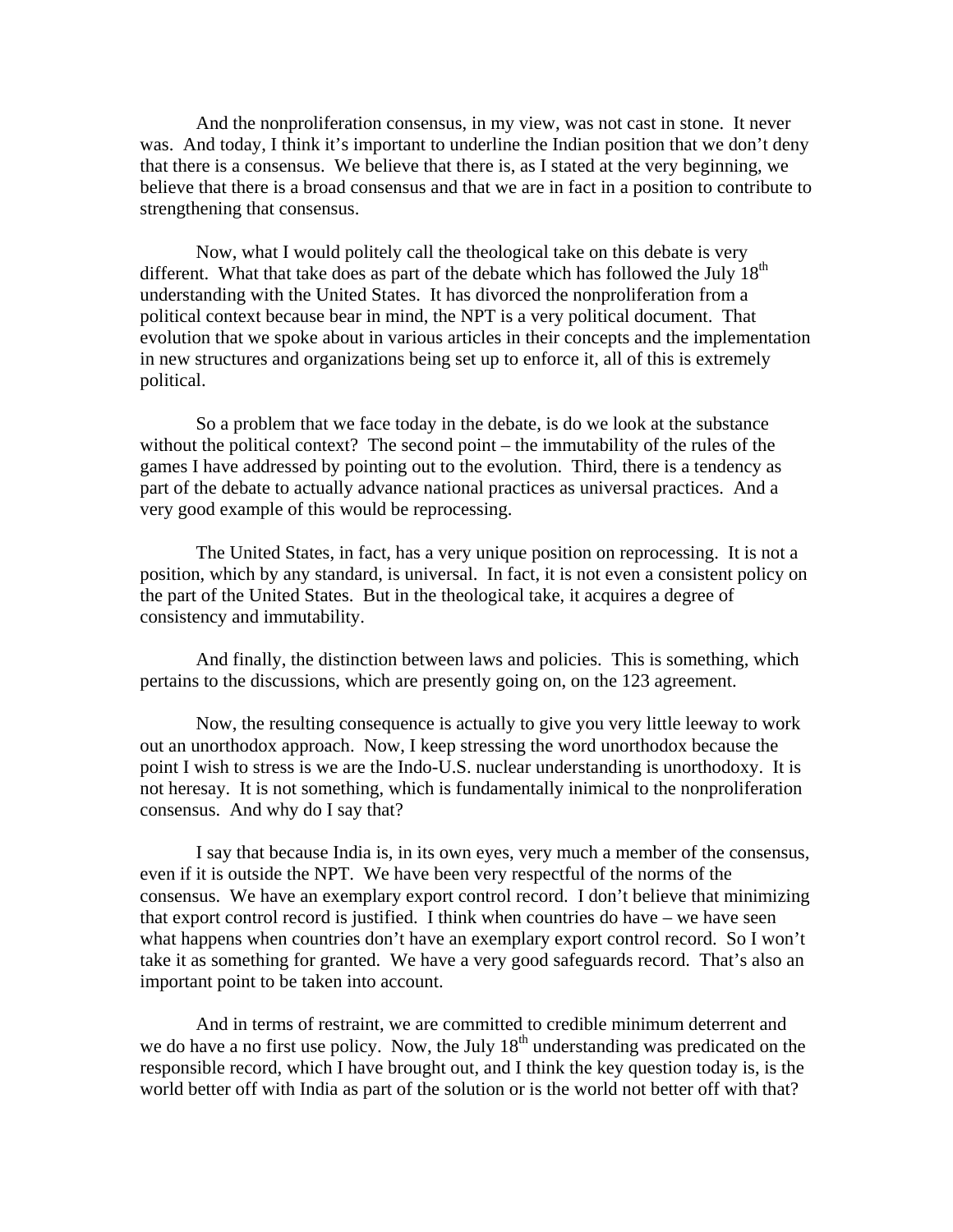So do we want the status quo to continue? I think clearly there are divided opinions on this, at least I think where significant segments of the nonproliferation of the community are concerned. We would hope that they take into account Mr. ElBaradei's view expressed, I think, at this very forum two years ago that this would be a net gain for nonproliferation.

Now, I refer to India being part of the consensus. I would also press the point further and say that we are willing to actually join in building a new consensus. We are prepared to assume the responsibilities and practices of states with advanced nuclear technology. And, in fact, many of the commitments that we have undertaken in that context have been spelt out. They are in the slide before you. This includes separating our civilian reactors from our military ones. It includes accepting voluntary safeguards and additional protocol, continuing unilateral moratorium on nuclear testing. All of these are additional commitments, which we had committed to on July  $18<sup>th</sup>$ .

We've also committed to work with the U.S. on conclusion of an FMCT, on refraining from transferring enrichment reprocessing technologies, limiting the spread, and harmonizing and adhering to NSG and MTCR guidelines. So the issues that face the international community today, I think, first of all, these issues should be seen in a larger political context. In the context of India's growing interactions with the world, its growing engagement to the world, and some of the issues, which need to be factored into this debate include whether global involvement challenges can be addressed without greater Indian reliance on nuclear energy.

Whether in fact technology denials can co-exist with the globalizing Indian economy -- I think that is a point which often doesn't come across in that debate because the nuclear technology denial regimes actually vitiate the entire technology split. So their impact is not limited to the nuclear sector alone. I think from the Indian perspective, it is hard, even for us internally, to sell a message that we are both partners and targets of a nonproliferation consensus at the same time. We have our own logical processes, but being schizophrenic frantic is not one of them.

And I think the practical issue is that we have today to develop habits of cooperation. When we talk about nonproliferation, nonproliferation is not just a treaty. It's not just a declaration. It is about a system interacting with other systems. It means having your customs authorities work with other people. Your export licensing authorities work with other people. You know, sharing of information. It really means a degree of intergovernmental, interstate engagement. And the practical problem, which I think conference like this should consider. Does India bring value by engaging in that manner? I think that's really the issue at stake.

Now, as the 123 negotiator, I'm obviously confident that we will get the job done. But I would caution here that when we look at the consensus in the name of strengthening the international consensus, it would be very unfortunate if the goal posts are shifted, if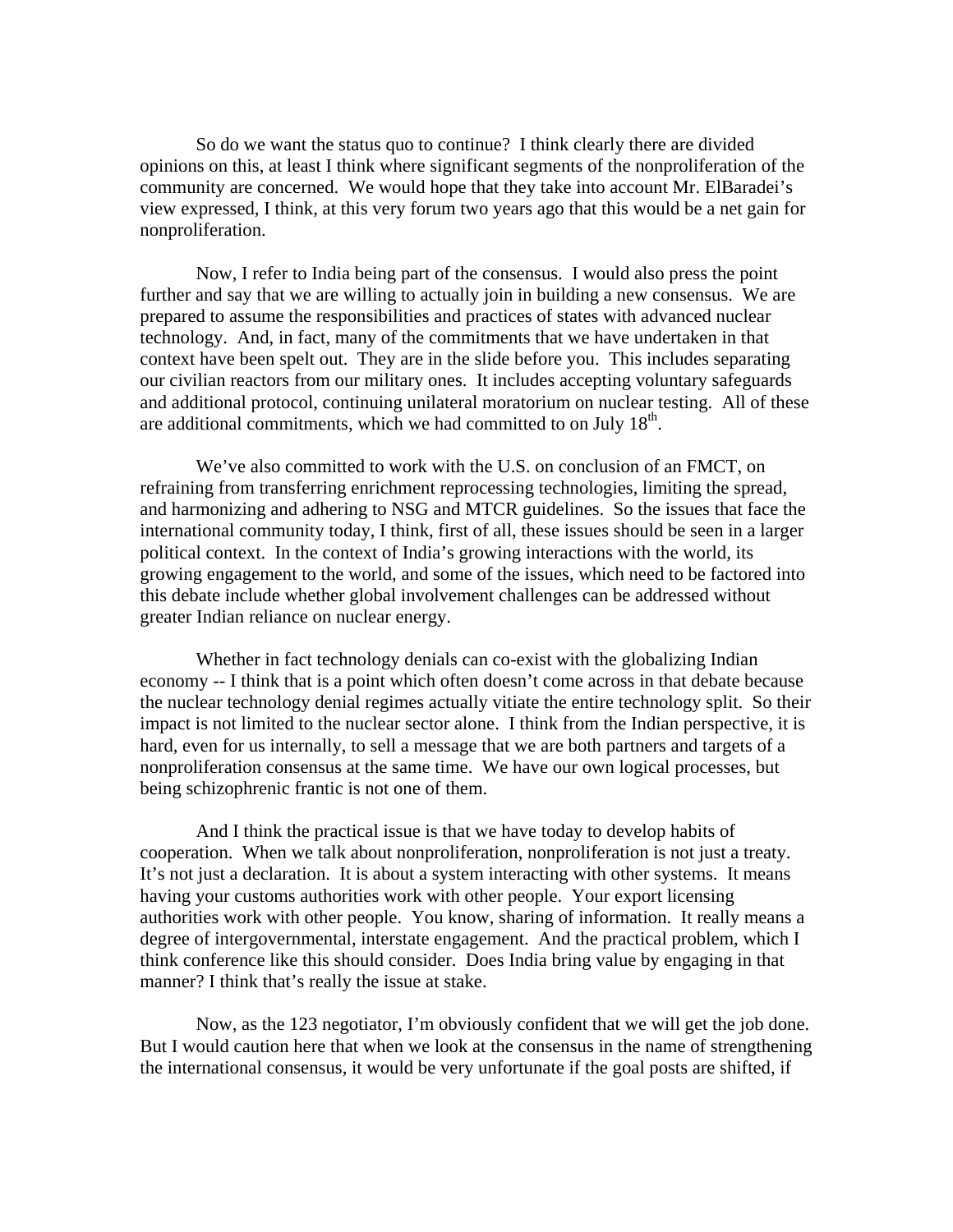new demands are made, because I think the terms of India's engagement are spelled out very clearly in the July  $18<sup>th</sup>$  understanding.

So today, when we hear very "helpful" suggestions made about how India can further contribute to the strengthening the nonproliferation consensus, I think in a sense, what you see in the July  $18<sup>th</sup>$  understanding is really what you're going to get. So my expectation is that on an understanding of this value – it's obviously very important for us -- we believe that we can credibly present a case to the international community, that our engagement is helpful to a global nonproliferation consensus, and we are quite confident that in its time, the NSG will make the right decision. Thank you very much.

(Applause.)

MS. SQUASSONI: Thank you, Ambassador. Peter.

PETER POTMAN: Good afternoon, ladies and gentlemen. I'm thrilled to be given the opportunity to share the stage with such eminent experts as Sharon and Bob and Ambassador Jaishankar. I'm also painfully aware that this is the same stage where the Capitol Steps do their performance and I'm afraid that I won't be half as funny as they usually are. But having said that, I will try to give you a non-nuclear weapon state's perspective on the U.S.-India Nuclear Deal, which is at some stage to become the India Nuclear Deal if it's passed all the hurdles.

Unlike many government representatives in these sorts of fora, I will not start by saying that what I say are my own views and can in no way, shape, or form be attributed to my government. I made sure that they agreed to what I was about to say. If, after all, I say things that don't balance, they would have preferred me to say differently, obviously, we will say that there was a misunderstanding. (Laughter.)

The issues today are not academic. They're political, topical, sensitive, and very important for the future of the multilateral nonproliferation regime that my country, for one, holds dearly. I will address three aspects of the India nuclear deal that I believe are essential if it's consummation of the deal, that is, is to be beneficial or at least will not harm the overall nonproliferation system. And the three points that I will address in somewhat more detail, briefly on that somehow this deal should address the notion o strategic restraint on the part of India.

Secondly, appropriate safeguards and an additional protocol will be very important to apply to the civilian part of the deal. And thirdly, I will talk about the back door. And that is that the deal should not provide incentives for wannabe nuclear weapons states to get out of the NPT and come back through the backdoor, trying to get nuclear cooperation.

But before elaborating on these three prerequisites, I will want to make a few words about the political context in which this takes place. When I, as a representative of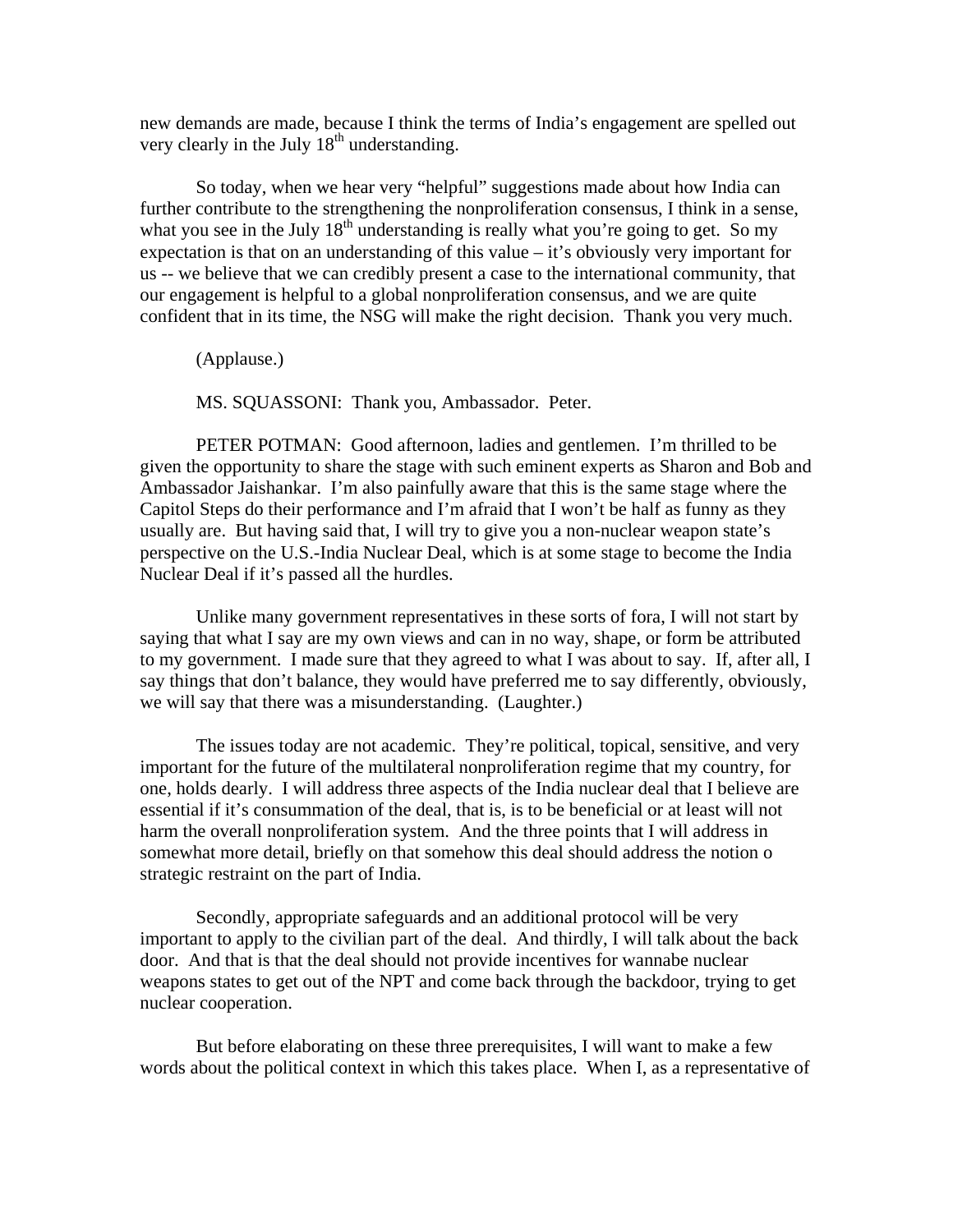the Netherlands, speak of India, it is with respect, appreciation, and mindful of the strong and friendly ties between our two countries.

I address India as a member state in the U.N. framework, in which framework large states and smaller states see eye to eye, and this is the realm of international law and multilateral diplomacy that seek to shape arrangements of collective security, and I think that's what I want to focus on.

Secondly, this is not a story of moral superiority of those inside the NPT and those outside the NPT framework. These are issues of international security where national interests meet with collective security needs, and they have to be brought in balance.

Also, my own country has benefited for the past decades from the U.S. nuclear umbrella, and therefore, we have always been very mindful of the sensitive relationship between demands of national security and the nonproliferation system. So in short, nuclear weapons issues are never confined to theories, treaties in the abstract or single truth, and they are part of the tough fabric of security and realities and require pragmatic policies.

Thirdly, I want to talk about the nonproliferation consensus because that's the issue at hand. Some would say, and I think Ambassador Jaishankar also mentioned this, that the nonproliferation consensus is prone to constant change and may be hard to define. I think it's true that the nonproliferation debate is changing with time, and so we live now in an era which is profoundly different from that in the '70s or '80s, and one has only to think of the danger of nuclear terrorism, which wasn't on the mind, at least not very much, on those who were making policy a couple of decades ago.

Yet, I would venture that at heart the nonproliferation consensus is a very simple one, which was true then, as it is today, which is that more nuclear weapon states is not good for international security, and that the world needs to strive to decrease the number of nuclear weapons. And this is the basis of the NPT, I believe. And I think that, also, the states outside the NPT framework have agreed with that premise, even though they took issue with the particular arrangements of the NPT, and that was addressed.

So everything else flows from that paradigm, so when we as non-nuclear weapon states look at the nuclear deal, it's with the overriding question in mind, to what extent does this deal increase the risk of more nuclear weapon states, and to what extent does it help in bringing down the number of nuclear weapons? Now, I will cut a few corners here and go back to three points I mentioned at the beginning, which I think are three prerequisites for this deal to fit into the nonproliferation consensus.

One is strategic restraint. In fact, many non-nuclear weapon states were originally not enamored when the U.S. and India broke this deal some two years ago. Though nobody in Europe really believed that India would get into the NPT fold as a non-nuclear weapon state, most non-nuclear weapon states would have been quite happy to live with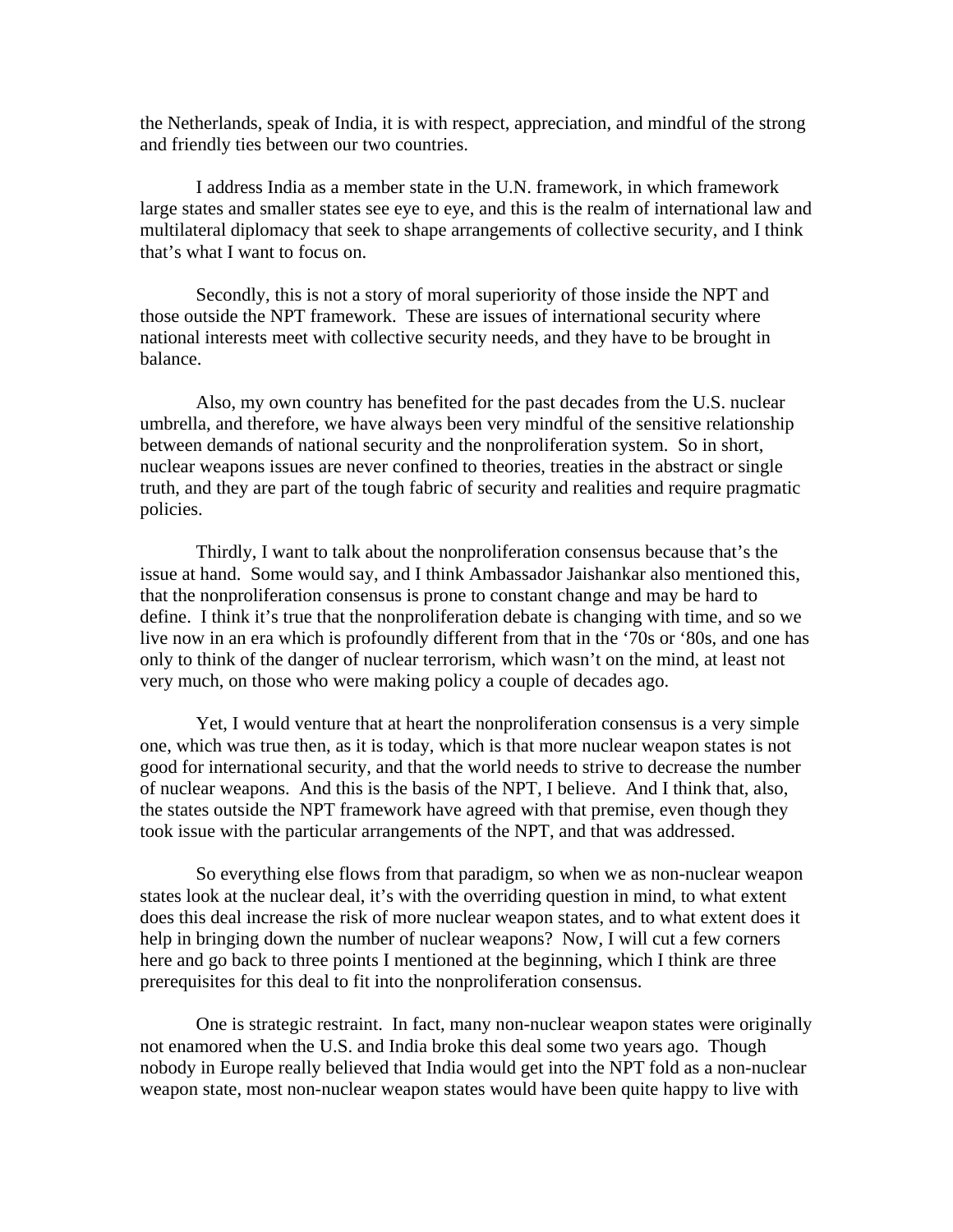the status quo for quite some time. But the Bush administration initiative in July of '05 forced the issue to the forefront and has us all starting to think about the new situation.

In a larger context, we see the specific value of civil nuclear energy for India's economic growth and for strengthening and widening our cooperative relations with India. There is also merit in the argument that a nuclear deal could be beneficial from the perspective of global warming, as was just mentioned. In light of the NPT, however, the central question is, how accommodating India, knowing it has nuclear weapons, could be squared with the goals of limiting the number of nuclear weapon states and bringing down the number of nuclear weapons?

A solution, in our view, should entail, therefore, at core, the notion that India commits itself to strategic nuclear restraint. We would seek the kind of commitment we demand of the nuclear weapon states inside the NPT who are bound by their Article Six obligations. The best way to ensure this would, of course, be by a unilateral or a multilateral fissile material cut-off up front, as well as adherence to the CTBT, where the U.S., by the way, as you all know, is also still holding out, and a key country if this treaty is ever to be brought about, which I think has only gained in importance with the U.S.- India nuclear deal. So these things come together in a way, so this morning I was heartened by the words that were spoken – (inaudible) – by Senator Nunn about the need for the U.S. to ratify this treaty.

Any decision by the NSG that would not somehow deal with strategic restraint would be questionable from the perspective of nonproliferation. The reason is that however we want to present the case, peaceful nuclear cooperation with India potentially eases India's limitations on its nuclear weapons infrastructure, the part where the IAEA will not get access.

Furthermore, in the larger framework, if the NSG did not address strategic restraint, it would give something like a carte blanche to a non-NPT state, whereas the NPT nuclear weapon states are obviously bound by their Article Six obligations. Let me make clear at this point, the NSG partners have not made up their minds as to the best approach to this problem. They have only started to ponder concrete steps and are basically waiting for the U.S. and India to get their act together and then India and the IAEA getting their act together before they will really start thinking about practical steps.

So what I present are potential ways forward. In practical terms, the NSG might work on a decision outlining the context of the deal and indicating the concept of strategic restraint, including, for the time being, a moratorium on testing and concentrated work on a fissile material cut-off. References to regional or global initiatives that would further reduce tensions and would therefore be conducive to strategic restraint could be included.

One has to keep in mind, also, that the NSG as such will not enter into a direct agreement with India. Rather, the NSG will agree on the conditions under which individual partners can shape their bilateral nuclear cooperation with India. But one does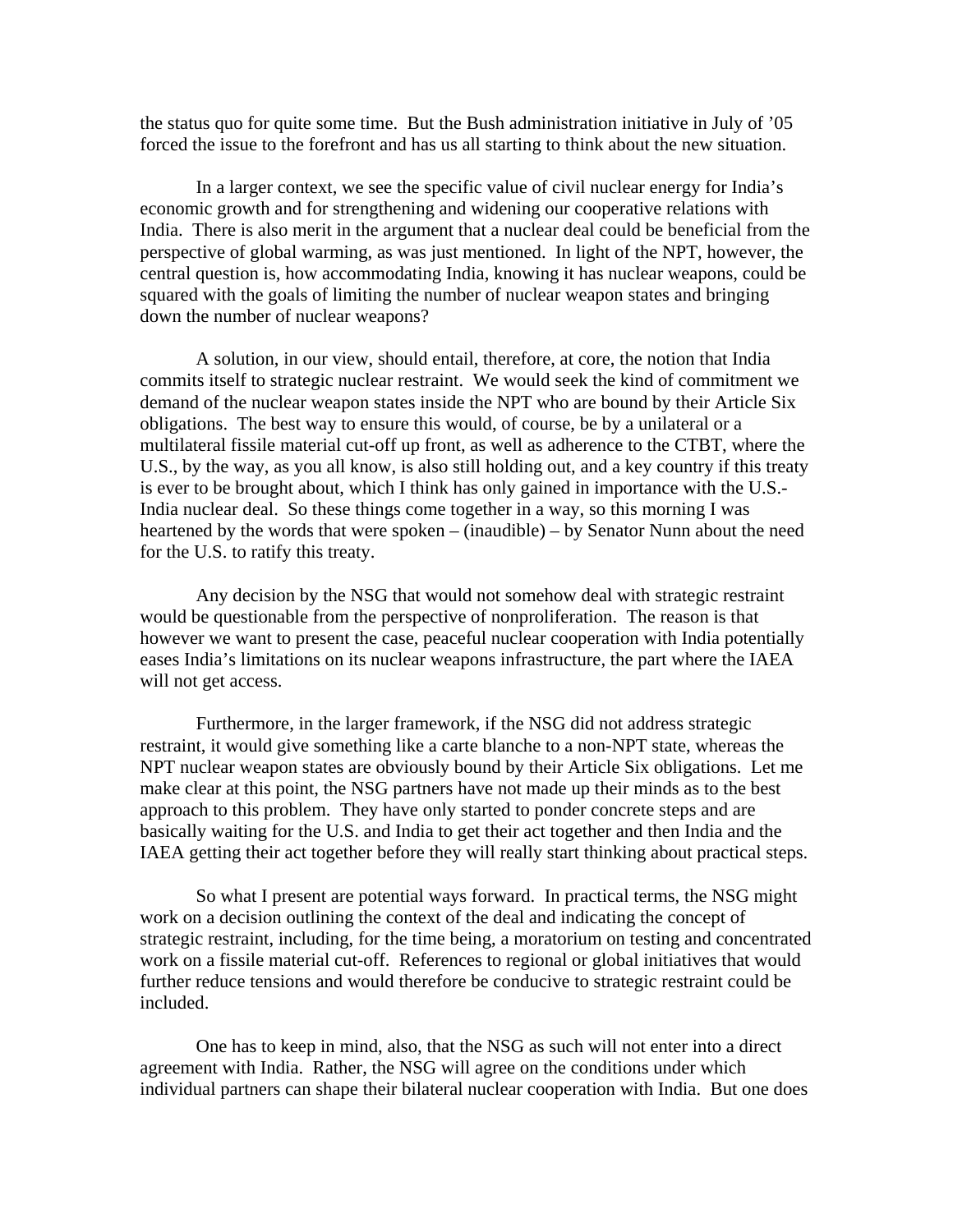not have to exclude the option that the NSG, in taking its decisions, would be instructed, in part, by official declarations from the Indian side. Such an approach would not bury India under obligations that would seek to micromanage its strategic choices – that's not the business of the NSG – but it would be conducive to India's integration in the nonproliferation mainstream, I think.

Secondly, IAEA safeguards. The safeguards will be instrumental in tying the nuclear deal into the nonproliferation consensus, and it should be the right kinds of safeguards for the civilian nuclear installations, and by that, I mean in conformity with INFCIRC 66, known to the experts, and it should be concluded in perpetuity, as is standard operating procedure under this particular procedure. We would also want to see the application of the additional protocol to these facilities.

Thirdly, and lastly, close the back door. It is important that we – when we expand the notion of nonproliferation orthodoxy and seek to deal with the realities of a nuclear weapon state outside the NPT, then it is important that we make sure that countries inside the NPT do not use it as a pretext to break away from the treaty, and as I said earlier – (inaudible) – come back through the back door. This is true for North Korea, and it must be true for any other state contemplating similar moves. Foremost, this risk should be handled in the NPT context itself, and in this respect, the 2010 review conference and the way it deals with Article 10 of the treaty will become very important, also, in the larger framework of this deal.

In conclusion, then, I have not dealt with all the intricacies of the nuclear deal with India that keep everybody very busy, and it's still unknown to me when all this will be finalized, whether it will be finalized, but the issues are important, but they don't go to the heart of preserving the nonproliferation consensus. They're mostly technical. The consensus is political in nature and requires adequate steps of a political nature, by both India and the NSG partners. I thank you for your attention, and I look forward to our discussion. (Applause.)

MS. SQUASSONI: Thank you, panelists, for such thoughtful presentations. We do have – and thank you, also, for being on time, sticking to the time limits. We have about 25 minutes for questions. We have two fixed microphones. I would ask that you identify yourselves and make your comments in the forms of questions to the panelists. I would, however, like to use the prerogative of the chair to start off with a question while you're gathering your thoughts.

It seems to me the theme of the day is strategic restraint, and we've heard it in our three panelists, although in different contexts. What I gather from some Indian officials is that there is a kind of antipathy to or rejection of adding additional conditions on what was agreed in July of 2005, although it seems to me there are elements of strategic restraint there, you know, working towards – or helping the U.S. in working towards a cutoff treaty and unilateral test restraint.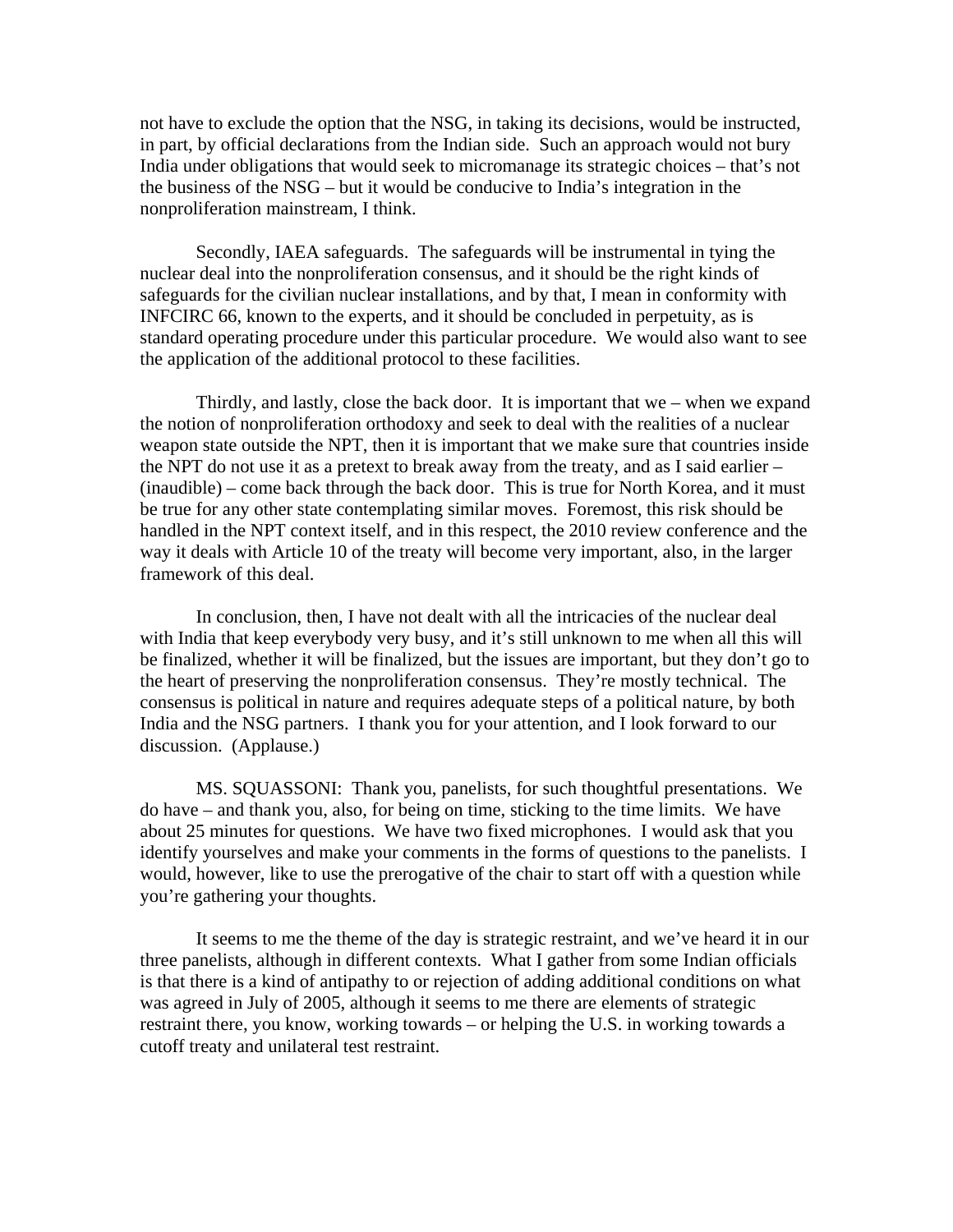There is one area that doesn't really fall into the category of strategic restraint, but it would be a restriction on certain kinds of cooperation and that would be an NSG decision or guideline to restrict enrichment and reprocessing cooperation with India. I'd like to ask Peter if there have been any discussions within the NSG or any of those kinds of conditions are in the works, and Ambassador Jaishankar what the Indian view of such restrictions might be.

MR. POTMAN: Want me to start? Well, to my knowledge, let's say the issue of what to do with the provision of enrichment and reprocessing technology in the NSG framework is an issue under discussion within the NSG in the more general sense of what to do with these kinds of technologies in the future, and I think it's one of the key elements of the future nonproliferation debate, how we can deal with the proliferation, even for peaceful purposes, of these kinds of technologies, and it's where all kinds of working groups and initiatives are underway to see how we can sort of retain the right of countries to these technologies and at the same time find practical ways to dampen their enthusiasm to acquire these kinds of technologies.

In that sense, the same – I wouldn't say restrictions, but the go-slow approach might apply to India as it might apply to others, but I don't think that, at this stage, the discussions in the NSG have reached a point where these kinds of – this level of detail has been discussed. Remember that the Hyde Act that ties the provision of these kinds of technologies to a multilateral mechanism, a multilateral approach, to reprocessing. So at this stage, I don't think anybody knows where, exactly, this is going to come down to, other than that in general, we want to be very careful with the distribution of these kinds of technologies in the future. So we'll have to see how this will play itself out practically.

AMB. JAISHANKAR: Want me to respond to the other question as well as the strategy question?

MS. SQUASSONI: Sure.

AMB. JAISHANKAR: Okay. On the enrichment and reprocessing transfer condition, actually what we are looking at to the NSG whenever it's appropriate is really an exemption. The NSG guidelines require that the recipient country have full-scope safeguards if it is not one of the P-5, and we are really looking for a clean, straight exemption to the guidelines. I've been to the last – well, I've been to the last NSG meeting in Cape Town. We interacted with a lot of the delegations on the sidelines of that meeting. At the earlier meeting in Vienna last October, I actually was part of a team. We gave a presentation to NSG members about the advantages of the Indo-U.S. understanding for the global nonproliferation consensus.

I didn't get the – you know, quite candidly, I didn't hear these kinds of restrictions being talked about by anybody, but then bear in mind, they may not wish to share it with us, for starters. But I think our understanding with the U.S. is – one of our understandings with the U.S. is that we will work with the U.S. not to transfer enrichment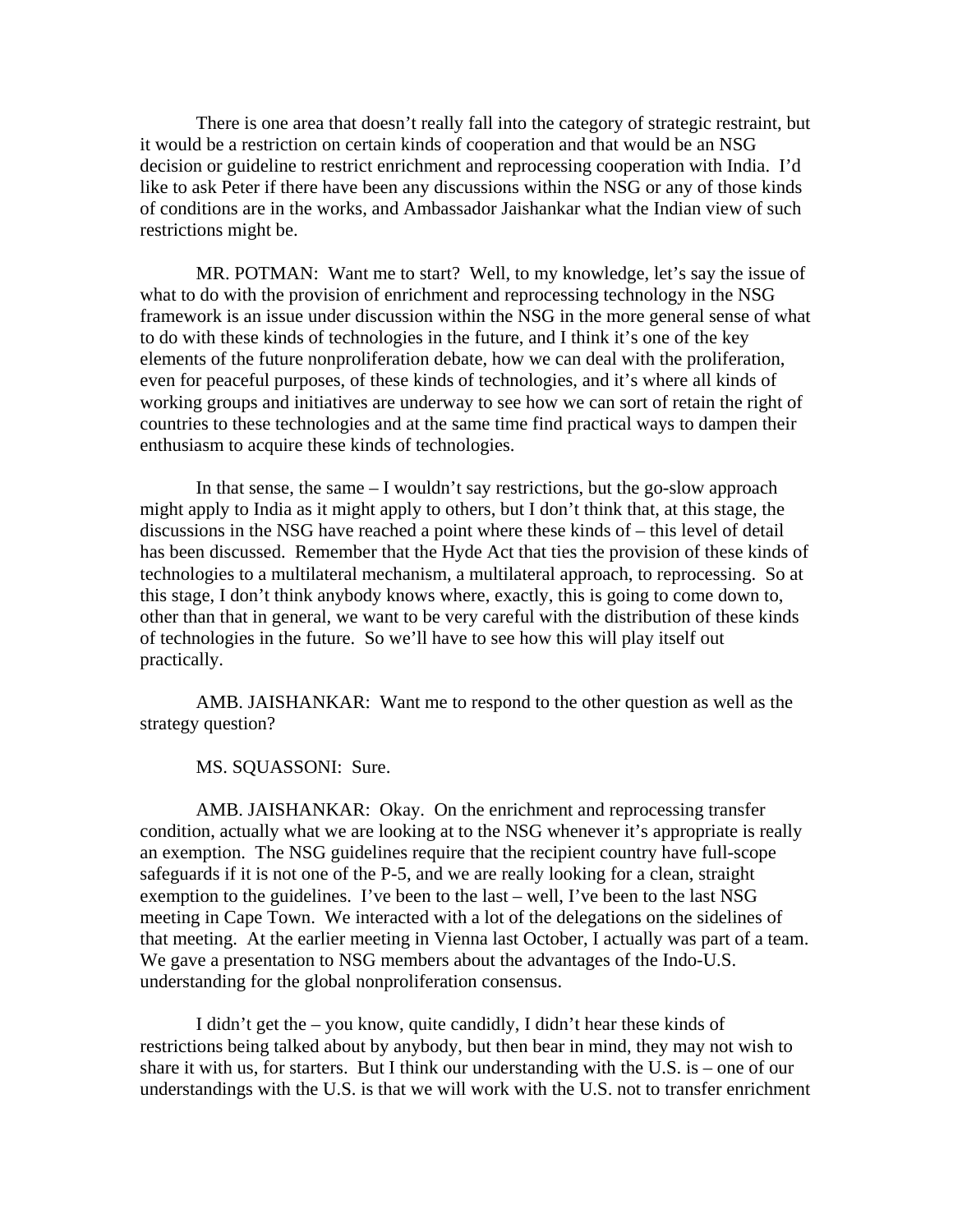reprocessing technology to countries that don't have them. The operative part is don't have them. We've been reprocessing since 1964. We've been enriching, I assume, for about at least 20 years. So we would not fall, in our own eyes, into a category of states to whom these technologies would not be available. This is very much in sync with current international consensus in the making.

The second issue, the strategic restraint issue, the reason I think there is some antipathy to that word is that that is associated, actually, to a period where Bob, here, was active in U.S. diplomacy, trying to get us to do things which we were not entirely comfortable doing in the last administration. Well, before we reached the July  $18<sup>th</sup>$ agreement, we had discussions with the current administration on that issue. I think we made it very clear that everything that we were willing to do has to be covered by the July 18 statement. There is no commitment outside that statement. We frankly don't envisage any commitment outside that statement.

So there is self-restraint on the part of India. A minimum deterrence is part of that self-restraint. No first use is part of that self-restraint. Our commitment to Article Six, I think, cannot be doubted. I mean, that reason – one of the reasons we didn't sign the NPT was because Article Six wasn't strong enough in our eyes. We are still officially committed toward a world free of nuclear weapons. So in terms of the point which my Dutch colleague made about the P-5 having obligations under Article Six, we have no issues with taking on those same obligations, and those obligations are, really, to strive for a world free of nuclear weapons. But I think to confuse this strategic restraint as it sort of evolved during the course of the last administration for Article Six I think would really be mixing apples with oranges.

MS. SQUASSONI: Thank you. Bill Potter?

Q: Yes, Bill Potter. I direct that Center for Nonproliferation Studies at the Monterrey Institute. I think this was an excellent discussion which, to some extent, mirrors the issues that have been vetted in public, but also ignores two sets of issues which I would ask our panelists to perhaps address.

One has to do with the question of full scope safeguards, but not in the context of the nuclear suppliers group, but rather, with respect to the consensus in 1995 regarding one of the decisions, namely the principles and objectives that was agreed upon in '95 where there's a very explicit reference to the obligation of states not to engage in nuclear trade absent full scope safeguards.

The second – that was, I think, interpreted by many as a political commitment, but there is also a legal obligation which appears not to have been addressed by most states' Parties, and that is with respect to nuclear weapons-free zones, particularly the treaties of Rarotonga and Pelindaba, where there is, in both treaties, an explicit provision again precluding nuclear trade with countries that do not have full scope safeguards in place.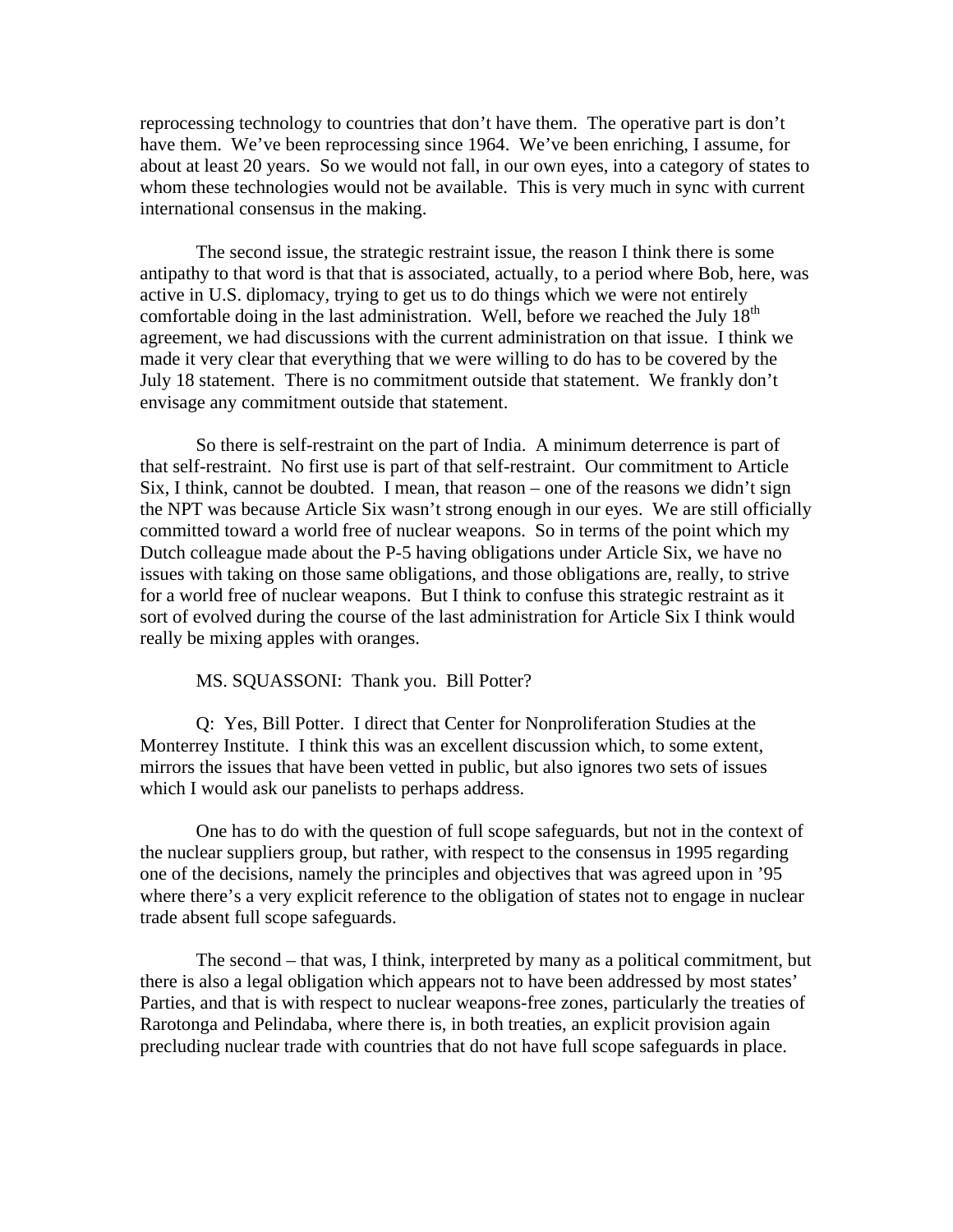And so my first question is, if you could address, perhaps, the impact of the consensus that you're pointing to after U.S.-Indian civil nuclear cooperation, both on the treaty and with respect – the nuclear weapons-free zone treaty at NPT, where there was a consensus.

My second question has to do with the non-aligned movement, which I think many parties would identify as a strong proponent of nuclear disarmament. It's my understanding that, in fact, India has sought, somewhat successfully, to try to tone down NAM pronouncements with respect to disarmament, and in fact, that there was a backlash leading up to the 2007 NPT PrepCom with respect to this issue and also as it applied to the question of full scope safeguards. And so when  $-$  (inaudible)  $-$  the 2007 NPT PrepCom, NAM actually taking a very forceful position on full scope safeguards. So I wonder the extent to which conclusion and implementation of a U.S.-Indian civil and nuclear cooperation agreement might impact upon NAM as a force for disarmament. Thank you.

MS. SQUASSONI: Would you like to start with the NAM?

AMB. JAISHANKAR: Well, you know, I think the NAM positions on disarmament are broadly – the NAM, like any political body, functions on the basis of broad consensus. Not every member underwrites every word of every declaration that it issues. But the bottom line is that, in terms of the disarmament directions of NAM, you know, we really don't have an issue with it, I mean, as to where we are eventually going to be going, and where we are eventually going to be going is really implementation of the objectives of Article Six.

But in terms of – there are sometimes issues which pertain to the NPT -- there is a spectrum of opinion within the NAM. And, you know, I would state, in all candor, that very often, there are views in NAM in fairly large sections of NAM which may not be in consonance with our views. But in NAM, we learn to live with it. So there is a plurality of views on that particular aspect.

With regard to the full scope safeguards, as far as we are concerned, we have an understanding with an administration, an administration which has also today consulted the Congress, got Congressional approval, which has consulted many of its allies, which has made presentations on this understanding to the nuclear suppliers group, and it's fairly straightforward for us that if, at present, the full scope safeguards requirement in the guidelines is an obstacle to international cooperation, some way will have to be found to either exempt us from the guidelines or to change the guidelines.

MR. EINHORN: Just to address Bill's point on the full scope safeguards, the way U.S. government and Indian government would like to deal with this is as an Indiaspecific exception to the guidelines, to the full scope safeguards guideline, but to leave the principle intact. I think that's kind of awkward to make a one-country exception and leave in absolute limbo two other countries that never joined the NPT.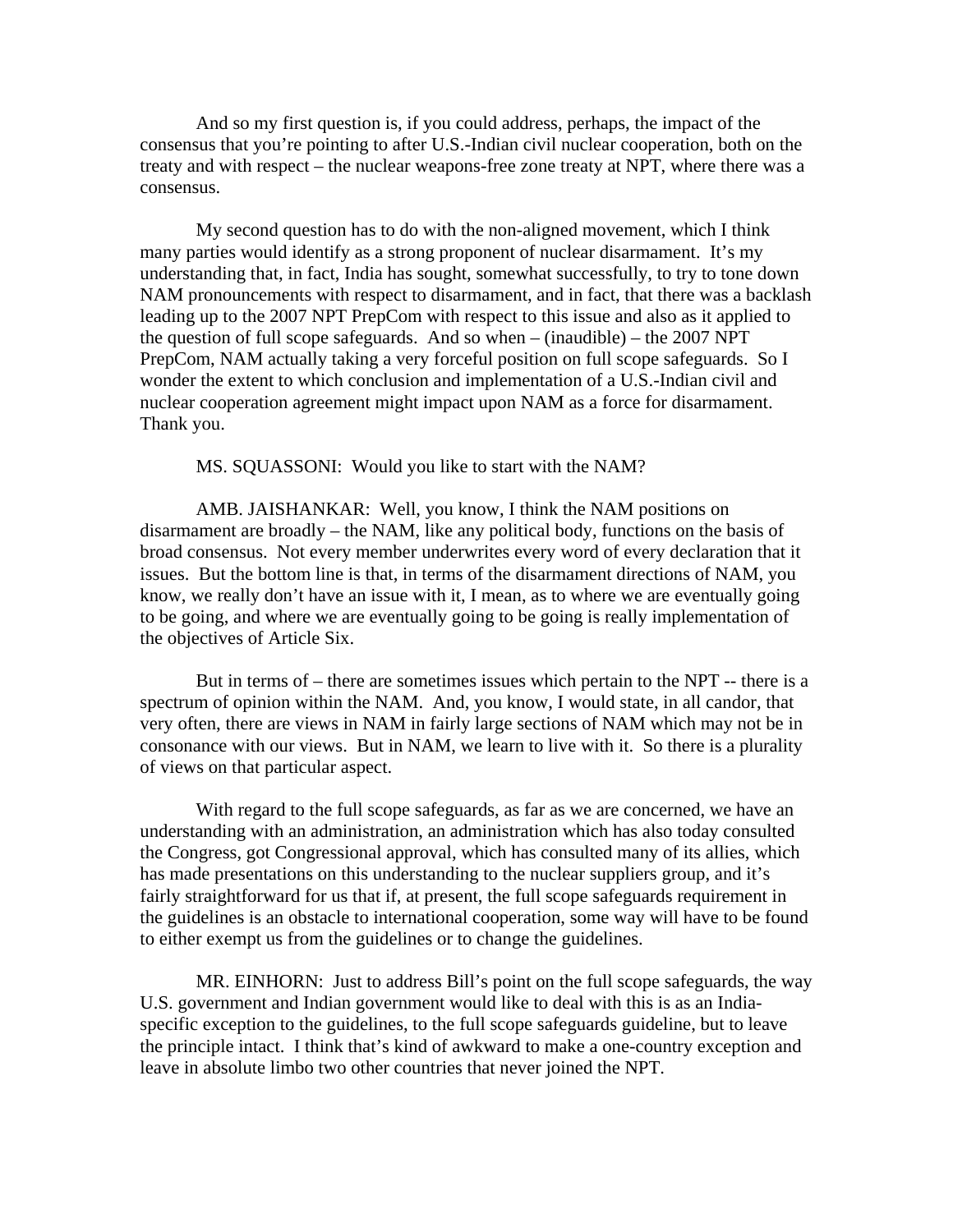I think a better way of doing that would be to say that non-parties to the NPT that never signed the NPT, because you've got to leave North Korea aside, that they would be eligible for nuclear cooperation with NSG countries, provided they met certain objective criteria, and you could list what criteria you think are important, to ensure that they're part of the nonproliferation mainstream.

I think the criteria that I would support would be different than the ones that Ambassador Jaishankar would support, but I think that's the more sensible way, not making a country-specific exception but having rules that would apply across the board to all countries that are not NPT parties and never signed the NPT.

MR. POTMAN: From my perspective, I mean, I come from a country that has been working on the application of full scope safeguards as conditions of supply in various contexts, including within the NSG. That's what we've been doing over the past couple of years. As far as the 1995 review and extension conference is concerned, the outcome document of that, the principles and objectives, I think, in general we would give a somewhat higher status than perhaps the United States government gives to that.

And it means that the consequences of that will have to be taken into account as we proceed within the NSG framework with the deal if it comes our way. How, exactly, this is going to be squared, I'm not in a position to tell you because I don't know, but the full scope safeguards, as a condition of supply, is still something that is very dear to our hearts, both in the NSG context and obviously the NPT.

Q: I'm Scott Sagan, the co-director of Stanford University's Center for International Security and Cooperation, and my question is for Ambassador Jaishankar as well. In your PowerPoint, and then again, in answer to the question about strategic restraint, you repeated the statements that we should not be concerned about India's restraint because you are committed to a no first-use doctrine, that you have minimum deterrence as your strategic doctrine, and that you – that no one can doubt India's commitment to an Article Six nuclear free world.

I'm not sure I believe any of those three statements. First, in January 2003, your government stated it had a no first-use doctrine but said it holds open the right to use nuclear weapons first if another states use chemical or biological weapons against it, and for those of us who oppose that policy in the United States, it struck us that that was a redefinition of no first-use on the part of India and that you no longer have a no first-use policy.

Second, minimum deterrence, usually in the United States' context, refers to having a small number of nuclear weapons targeted against an adversary's urban, industrial areas, and yet your development of a number of different kinds of nuclear weapons and the added statement credible nuclear, minimum nuclear deterrence, holds open the options of India building up its nuclear weapons so that it can equal both China and Pakistan and therefore growing quite larger than most definitions of minimum deterrence.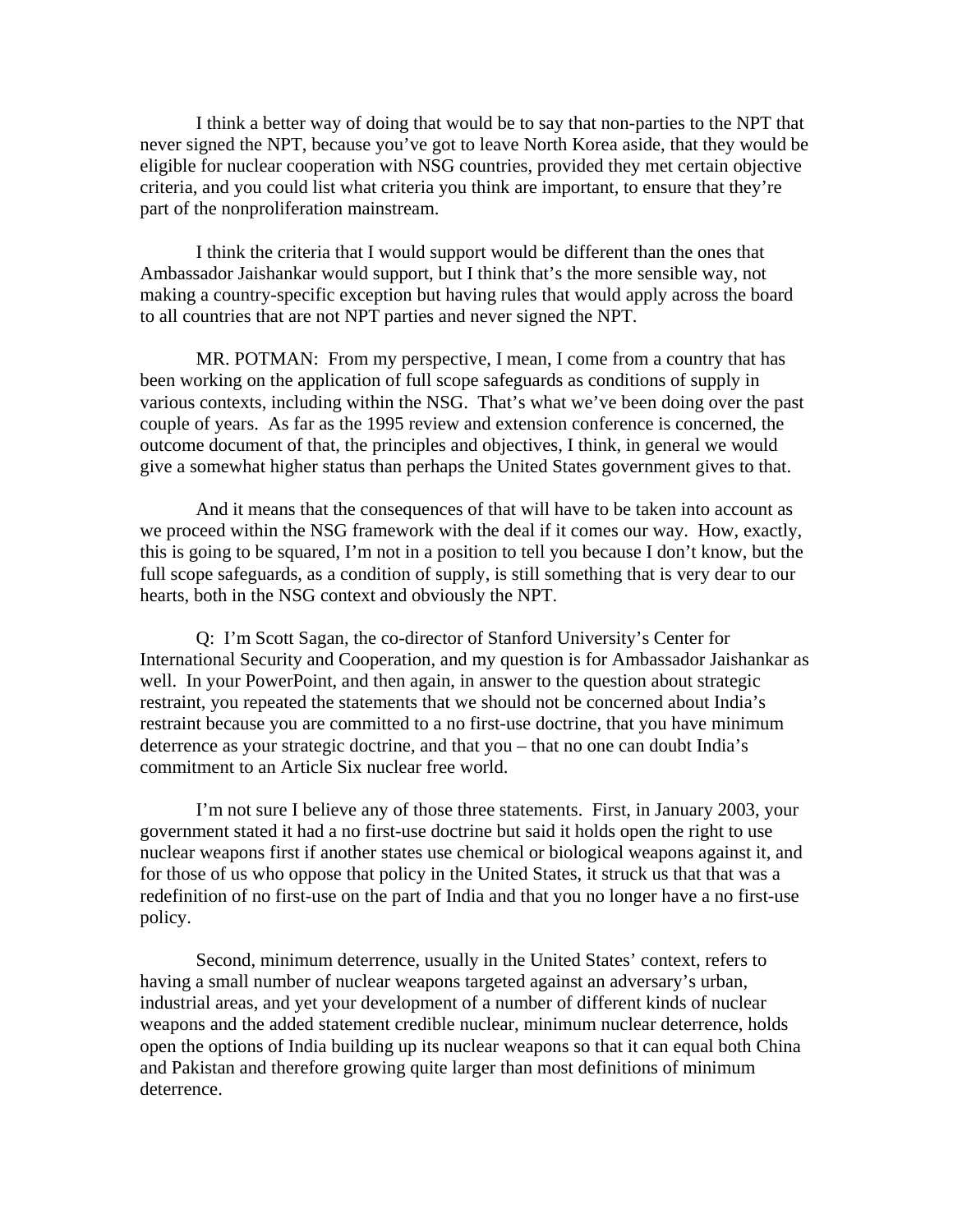And so my question is, can you give us a sense of how much larger your government feels a nuclear arsenal in India might have to become to meet what you consider your national security needs in that new definition that your government published in 2003, and at what point – at that point, could you then take a more serious effort to try to have a Article Six type consensus to move in practical steps to reduce your arsenal? How much larger do you have to get before you can consider yourself practicing nuclear disarmament?

AMB. JAISHANKAR: Well, look, if you don't believe me, there's nothing much I can do about it, okay?

Q: No, you can convince me.

AMB. JAISHANKAR: Well, the straight answer to your question on quantification of what is minimum deterrence, it will not be quantified, so I mean, it defies common sense that you would quantify a minimum force when you don't know the size of the force against which you're quantifying. It's not that the forces which other states possess are static and quantifiable for us. So I don't think the question is put in a very – in a manner in which it gets a sort of effective answer on our part.

But the larger point I would make is, you know, this whole nuclear understanding with the United States and with the international community is not an arms control agreement. I mean, we did not enter into this with the idea that, you know, this agreement is a step towards somehow lowering India's strategic capability, reducing India's strategic capabilities as part of this. If we are looking at, finally, the countries reducing their arsenals, the countries with arsenals will sit and have to discuss it.

But this is not a tradeoff between reduction of India's strategic programs in exchange for something else. It was never envisaged as such. I mean, that is why I made the reference earlier, even, to the issue of strategic restraint.

MS. SQUASSONI: Let's take two questions, and then a response.

Q: This is – (inaudible) – I am a graduate student at the University – (inaudible). I have two questions for Ambassador Jaishankar. First one is, like you pointed out in your presentation regarding India's export record and safety records, there's one point which actually keeps popping up in this conference, and I would say this is that this particular argument would stand as a model for countries like Iran and North Korea with a bad record, and countries with positive records like Egypt, Saudi Arabia, and probably Argentina. So how do you – (inaudible) – with this logic, in the position of a representative of the government of India?

And my second question is that you pointed out with a minimum credible – (inaudible) – logic. Again, I would draw your attention to one point that came up in this conference is that during the Cold War, the one lady said that if nuclear war didn't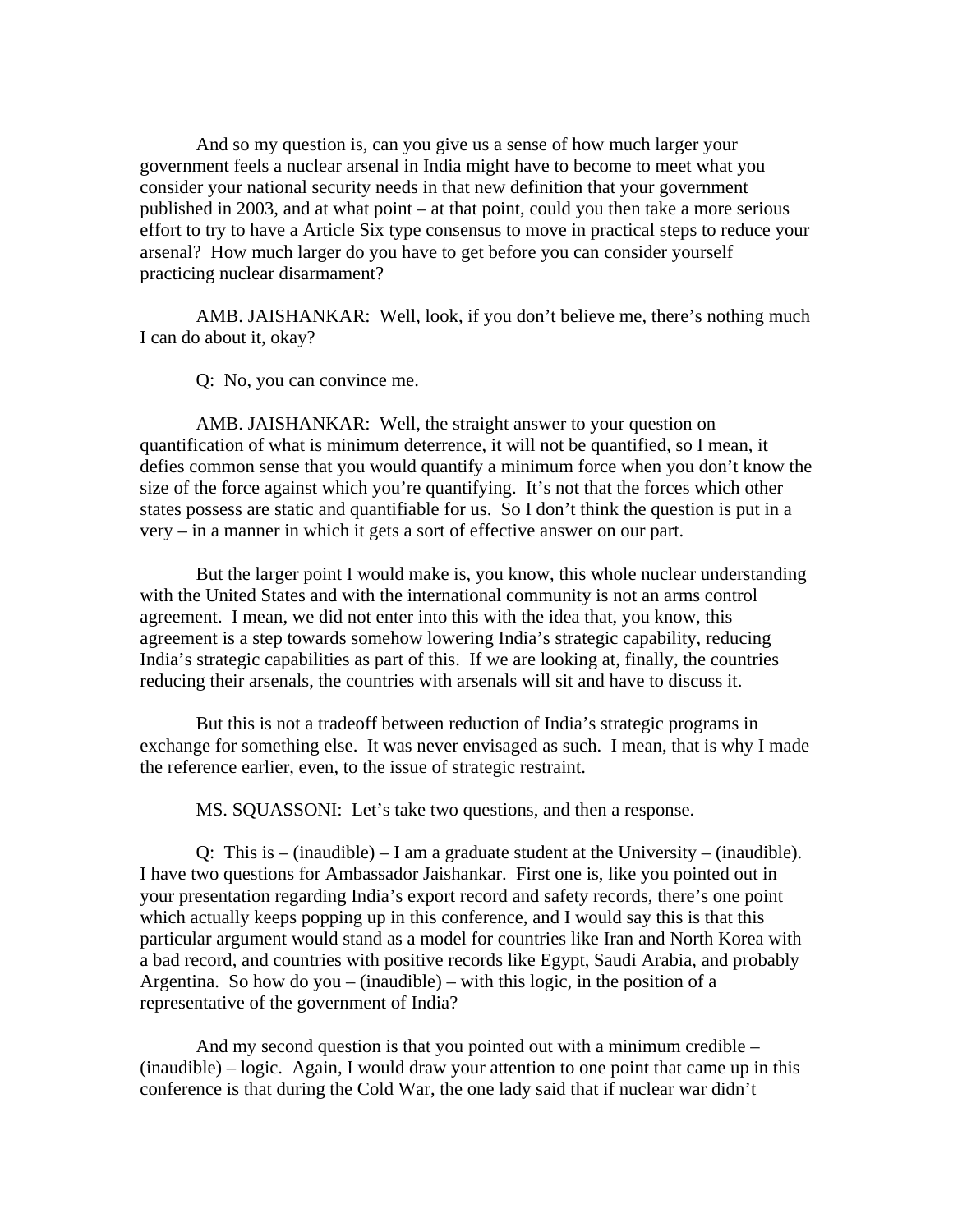happen, it was not technological or strategy reasons, but it was just pure luck. Given that argument, would it be okay to argue that the security arrangement that India took in terms of minimum credible deterrent is more of a flawed invested (?) security policy rather than really something that India needs at this moment?

MS. SQUASSONI: We'll have to take two questions.

Q: I'm sorry, I'm Ed Lyman, senior scientist with the Union of Concerned Scientists. The one thing I did agree with Ambassador Jaishankar on is that the U.S. policy on reprocessing is inconsistent. In fact, it looks like the worst kind of favoritism and cronyism without any adherence to basic principles. But in that context, I'd like to ask Bob Einhorn if he has insight why the Bush administration was pushing back on that one particular aspect when it seems to have given away so much else, and also, when its position on reprocessing has already wavered with regard to a number of other countries. Thank you.

AMB. JAISHANKAR: A quick answer to the gentleman on my left. I don't think Iran and DPRK are really appropriate comparisons for India. I think we didn't sign the NPT; it's as simple as that. And as regards, you know, if I understood your question right, whether it was sensible of us to go in for a strategic program, I think that's a debate now which is nine years old. I mean, it's not something you really can sort of walk back in time on that. I think the decision on that is made. And I'm very glad that the other question was directed at Bob and not at me. (Laughter.)

MR. EINHORN: Was the question why does the Bush administration look as if it's ready to give programmatic consent to Indian reprocessing of U.S. fuel? Is that what you were talking about? Where is he, where –

(Off mike.)

MR. EINHORN: Well, I think it's been pushing back because in most U.S. agreements for cooperation, most 123 agreements, the U.S. insists on having case-bycase consent over any reprocessing. There are a few exceptions to that – Japan, the EU agreement that affects two nuclear weapon state allies, U.K. and France. So there are some exceptions to that, and the question is whether the U.S. should treat India with respect to reprocessing consent the way it treats some other countries, like Japan.

Incidentally, there is a U.S.-Russia 123 agreement under negotiation that doesn't provide programmatic consent to reprocessing. There's a U.S.-China agreement for cooperation that does not provide programmatic consent, so what India is asking for is to be treated better than both Russia and China.

MS. SQUASSONI: We have four more questions and about two minutes. Can you be really, really brief, and we'll take two at a time?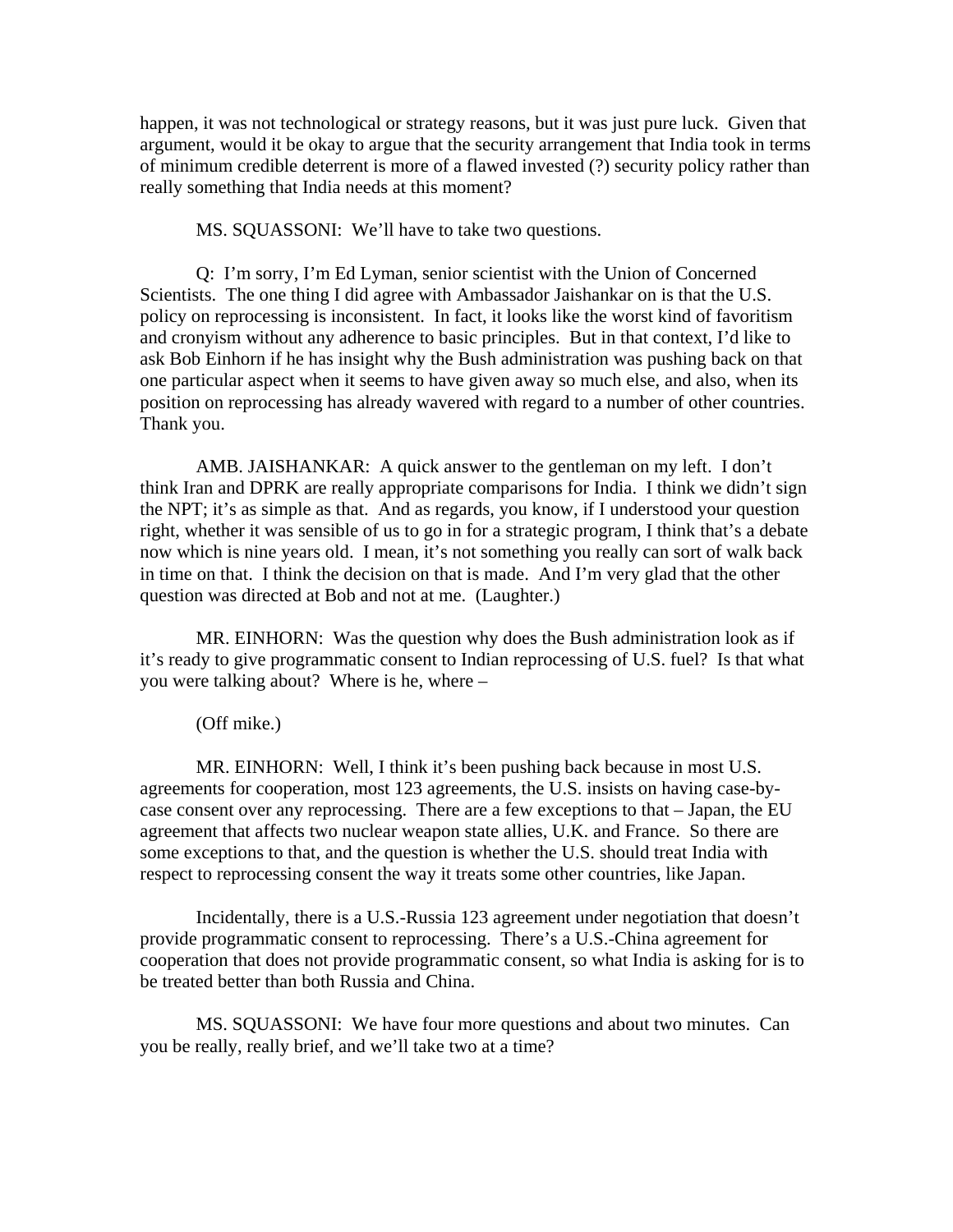Q: My name is  $-$  (inaudible)  $-$  I'm a fellow at Harvard University. My question is to Mr. Potman and Mr. Einhorn. I think as you approach the NPT in 2010, you're going to be asked some significant questions, whether at the conference or before, by NPT states parties regarding the Indo-U.S. agreement. They will basically focus on the fact that what we have before us is envisaged is a mutated form of a nonproliferation regime, one which allows a back door for India but at the same time seeks to curtail Article 10 withdrawal for NPT member states so that there is no back door yet at the same time as well tries to curtail the right to peaceful uses under Article Four – (inaudible) – on countries, all because of a bilateral agreement between the U.S. and India, and as such, some countries may pose the question that it's – (inaudible) – that the nuclear supplies group is an entity, and this agreement continue to remain in the gray area outside the NPT because, ultimately, to accept them is destructive to the regime as it currently exists. How would you respond? Thank you.

MS. SQUASSONI: Okay, thank you, Munish. Really fast.

Q: Really quickly, thank you. A comment and question, both about gaps in perception between DC and Delhi, particularly with one country's idea of what another country wants in their respective ring roads and beltways, I guess. I ask because in the months after March 2006, both sides were saying, we gave away too much, and many believe that that's because they were ratcheting the rhetoric to strengthen their bargaining position. I don't agree. I think it betrays a lack of congruence and communication between the two countries, so my question to everyone on the panel is what, if any, gaps in perception do you see between DC and Delhi, and second, how do you close those? Thanks.

AMB. JAISHANKAR: Well, we're closing it. Not too many gaps. We're getting there. As soon as the other side agrees with me, the gap will be closed. (Laughter.)

No, only kidding. No, I think we're getting there. Basically, I don't think there are really that many problems in the gaps. I think the issue is how do you take broad political principles and make them into legally binding language, and the translation of the March and July understandings into a 123 agreement. It's really easier said than done because you're working on a sort of legal document with a kind of worst-case contingency approach. So you have to find very exacting, very rigorous language to reflect that, and that's really part of where the challenge lies.

## MS. SQUASSONI: Peter, briefly on NPT 2010.

MR. POTMAN: Right, in answer to – (inaudible) – point, on the assumption that in 2010, the NSG member states of the NPT will be at a stage where they will have to do this kind of explanation, and I don't know whether that's going to be the case. I think a couple of points are important. One, this deal, however it plays out, does not bring recognition of India as a nuclear weapon state in the NPT context. That's one. Two, the effort that I think is on the way to look more critically at what we do with the dispersion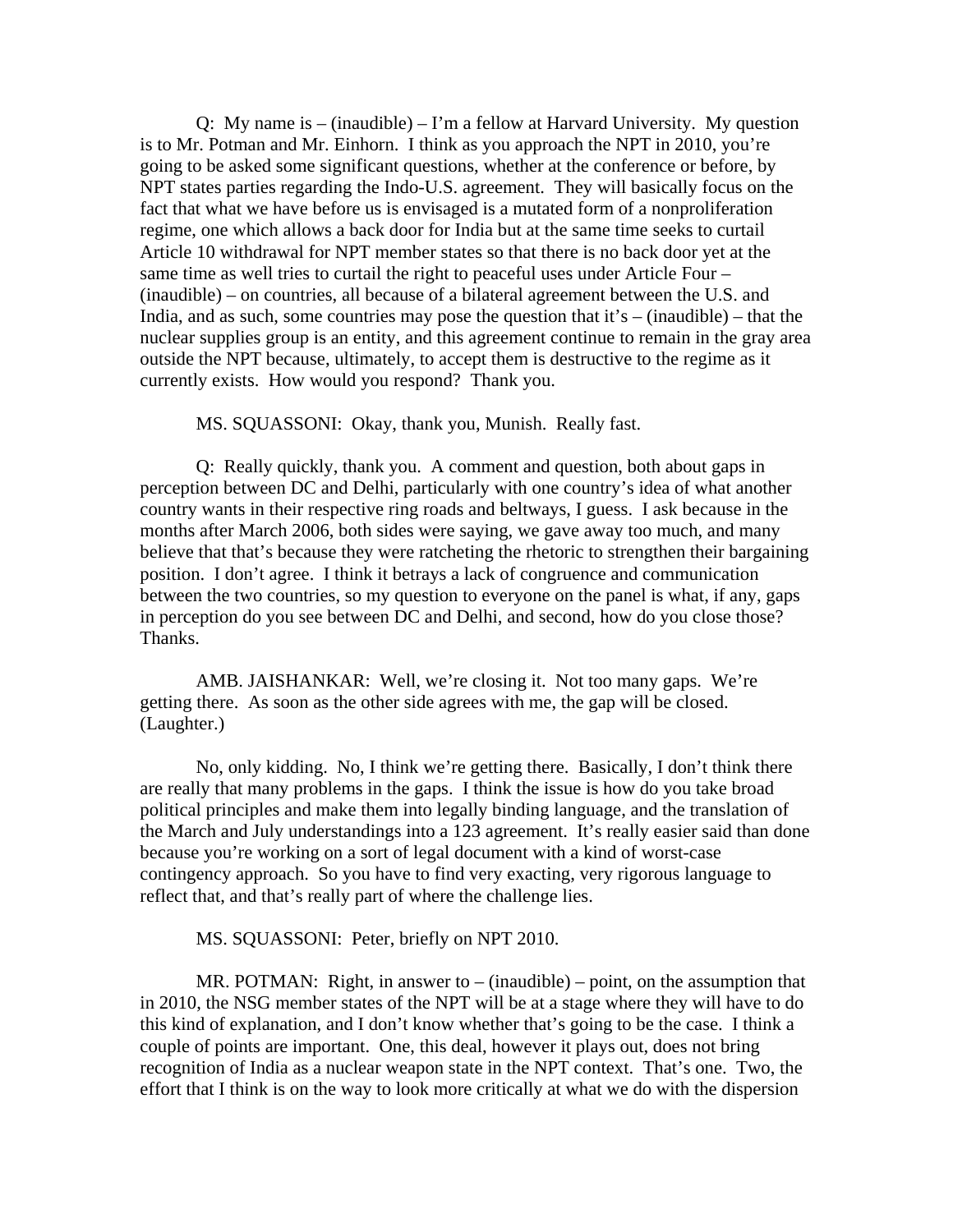(?) of enrichment and reprocessing facilities is not about denying others rights but to – with the retention of the right that countries have, look for ways in which we can better deal with the profusion of technology.

So to frame the debate of the NSG member states on the one hand giving goodies to non-member states, and on the other hand, hammering over their heads and taking away rights of non-nuclear weapon states in the NPT I think is a wrong dichotomy. I'm not saying there are no tensions in this debate, and again, it's theoretical at the moment, but it's not a dichotomy the way that I think you're trying to portray it. So in that sense, I would hope that 2010 could concentrate on those things that are of practical importance to the future of the NPT.

MS. SQUASSONI: I think coffee is outside. William Walker, and then –

Q: William Walker, University of St. Andrew's. Two very quick questions. To Ambassador Jaishankar, will India be seeking a voluntary offer agreement with the IAEA, and to Mr. Potman, would the IAEA board of governors consent to anything resembling a voluntary offer agreement?

MS. SQUASSONI: And last question.

Q: Thank you. I am – (inaudible) – and I work in Strategic Plans Division in Pakistan. I could not resist this thing. Once Ambassador Jaishankar said India – (inaudible) – India has an exemplary record of export control. I think export control legislation was passed by India – (inaudible). Prior to that, there was no legislation in India. Secondly, if you recall, India had a nuclear corporation agreement with Saddam regime, not Iraq, Saddam regime, in '70s. Thirdly, Indian scientists were caught – were sanctioned by U.S. working in Iran. And more recently, Indian embassy official was caught smuggling of sensitive technology. It was just two months back.

Now I'll come to my question. (Laughter.) I said I could not resist because you said so. You said India would be better off if integrated into the nonproliferation regime. What specifics do you have? And my second quick question is, as Scott Sagan referred about – time is short so I can – minimum deterrence requirement you said cannot be quantified. I think if you identify your threat, the minimum deterrence level can be quantified. So what threat India has? Is it China or Pakistan? Thank you.

AMB. JAISHANKAR: The answer to your question is that the separation plan, which we released last year, commits us to safeguards in perpetuity on the civilian facilities in exchange for perpetual supplies. So I think that should really answer what kind of template we are looking at. As for the question on the right hand side, as a factual correction, my recollection is our first export control legislation was actually 1987. I think what we did in 2005 was to pass a subsequent legislation.

The point I was making in terms of integration into the sort of larger nonproliferation template is that we believe that, you know, the enthusiastic participation